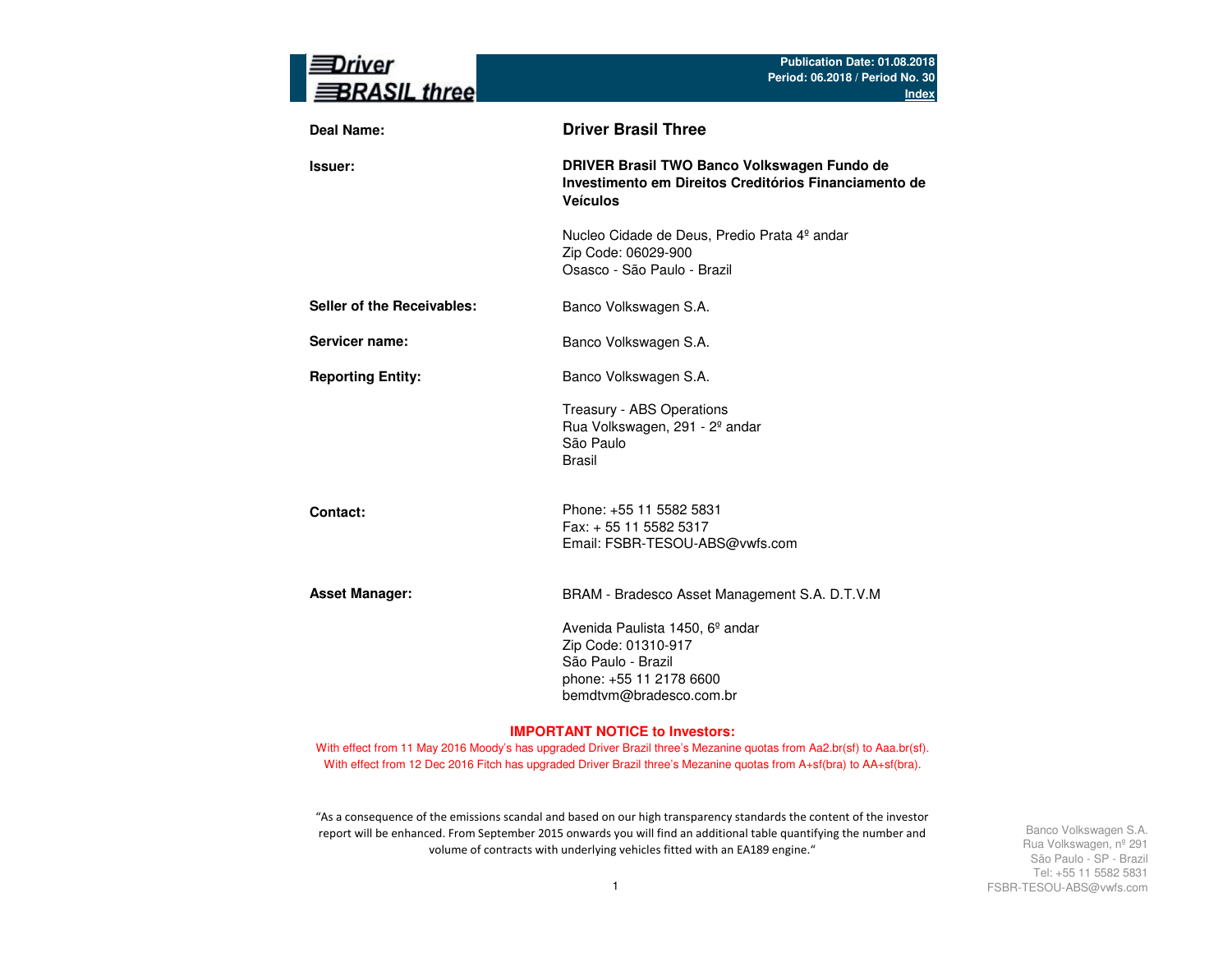

### **Contents**

| Page           | <b>Table of Contents</b>                 |
|----------------|------------------------------------------|
|                | Cover                                    |
| 2              | <b>Contents</b>                          |
| 3              | <b>Reporting Details</b>                 |
| 4              | <b>Parties Overview</b>                  |
| 5              | <b>Transaction Events I</b>              |
| 6              | <b>Transaction Events II</b>             |
| $\overline{7}$ | <b>Transaction Events III</b>            |
| 8              | <b>Information regarding the Notes I</b> |
| 9              | Information regarding the Notes II       |
| 10             | <b>Credit Enhancement</b>                |
| 11             | <b>Swap Fixing / Waterfall</b>           |
| 12             | <b>Amortisation Profile I</b>            |
| 13             | <b>Amortisation Profile II</b>           |
| 14             | <b>Run Out Schedule I</b>                |
| 15             | <b>Run Out Schedule II</b>               |
| 16             | <b>Outstanding Contracts</b>             |
| 17             | <b>Delinquencies</b>                     |
| 18             | <b>Recoveries</b>                        |
| 19             | Pool Data I                              |
| 20             | Pool Data II                             |
| 21             | Pool Data III                            |
| 22             | <b>Pool Data IV</b>                      |
| 23             | Pool Data V                              |
| 24             | Pool Data VI                             |
| 25             | Glossary                                 |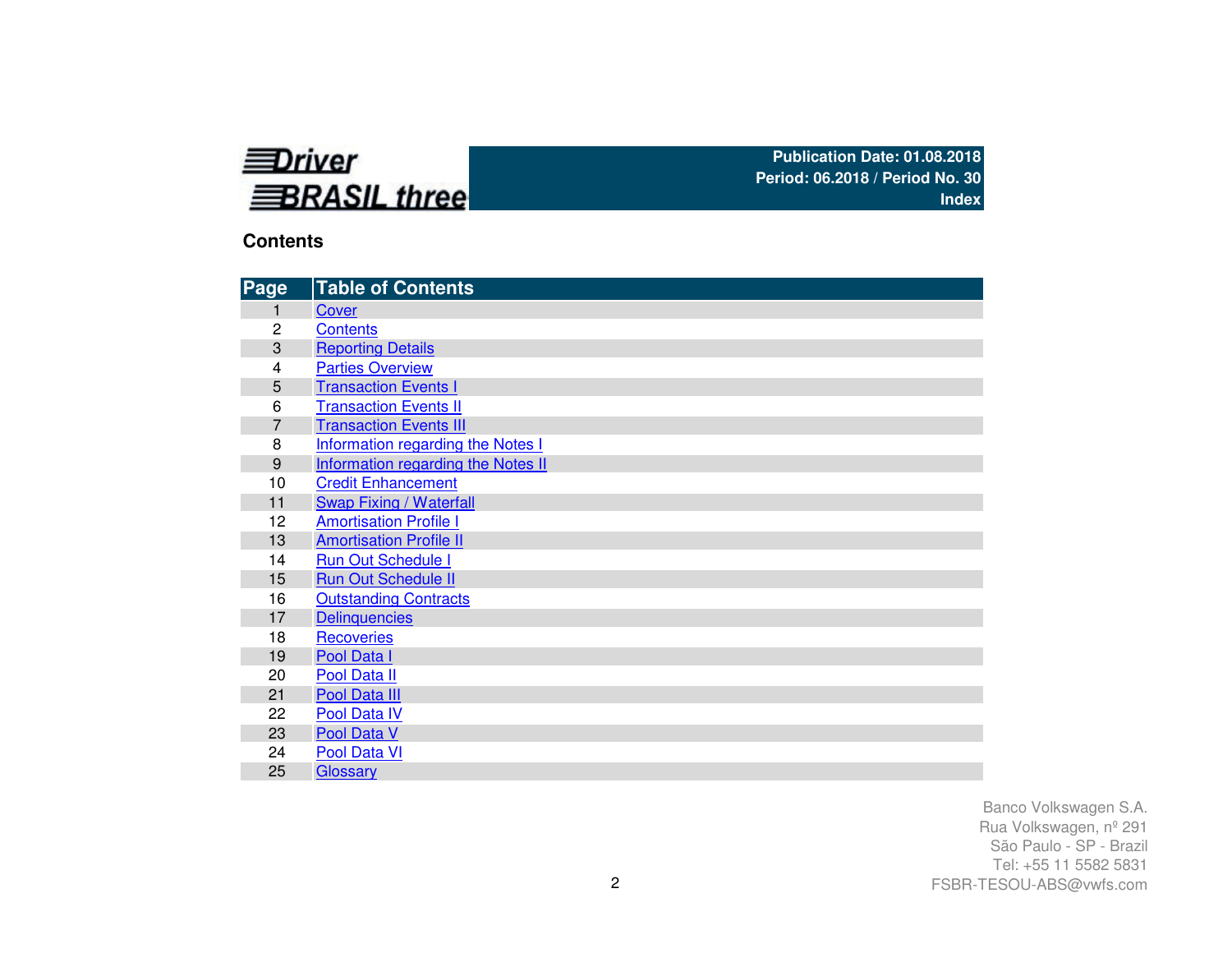# **EDriver BRASIL three**

**Reporting Details**

#### **Deal Overview**Cut-Off Date 15/12/2015 Publication Date: Scheduled Date of Clean-Up-CallI December 2017 Payment Date: Legal Maturity Date **December 2020** Reporting Date: Issue Date 10/12/2015 Asset Collection Period: Period No.: 30 Interest Accrual PeriodReporting frequency: which are all the monthly Note Payment Period: Next Payment Date: 05/07/2018 Days accrued: 01/08/2018 06/06/2018 (4th of each month)30/06/2018 (last day of each month) from 01/06/2018 until 30/06/2018 from 07/05/2018 until 06/06/2018from 07/05/2018 until 06/06/2018

| <b>Type of Car at Pool Cut</b> | <b>Number of</b><br><b>Contracts</b> | Percentage of<br><b>Contracts</b> | <b>Outstanding</b><br><b>Discounted</b><br><b>Principal Balance</b> | <b>Percentage Outstanding</b><br><b>Discounted Principal</b><br><b>Balance</b> |
|--------------------------------|--------------------------------------|-----------------------------------|---------------------------------------------------------------------|--------------------------------------------------------------------------------|
| New Cars                       | 68.792                               | 88,84%                            | 964.929.634,90                                                      | 89,93%                                                                         |
| Used Cars                      | 8.643                                | 11,16%                            | 108.051.743,36                                                      | 10,07%                                                                         |
| <b>Total</b>                   | 77.435                               | 100,00%                           | 1.072.981.378,26                                                    | 100,00%                                                                        |

22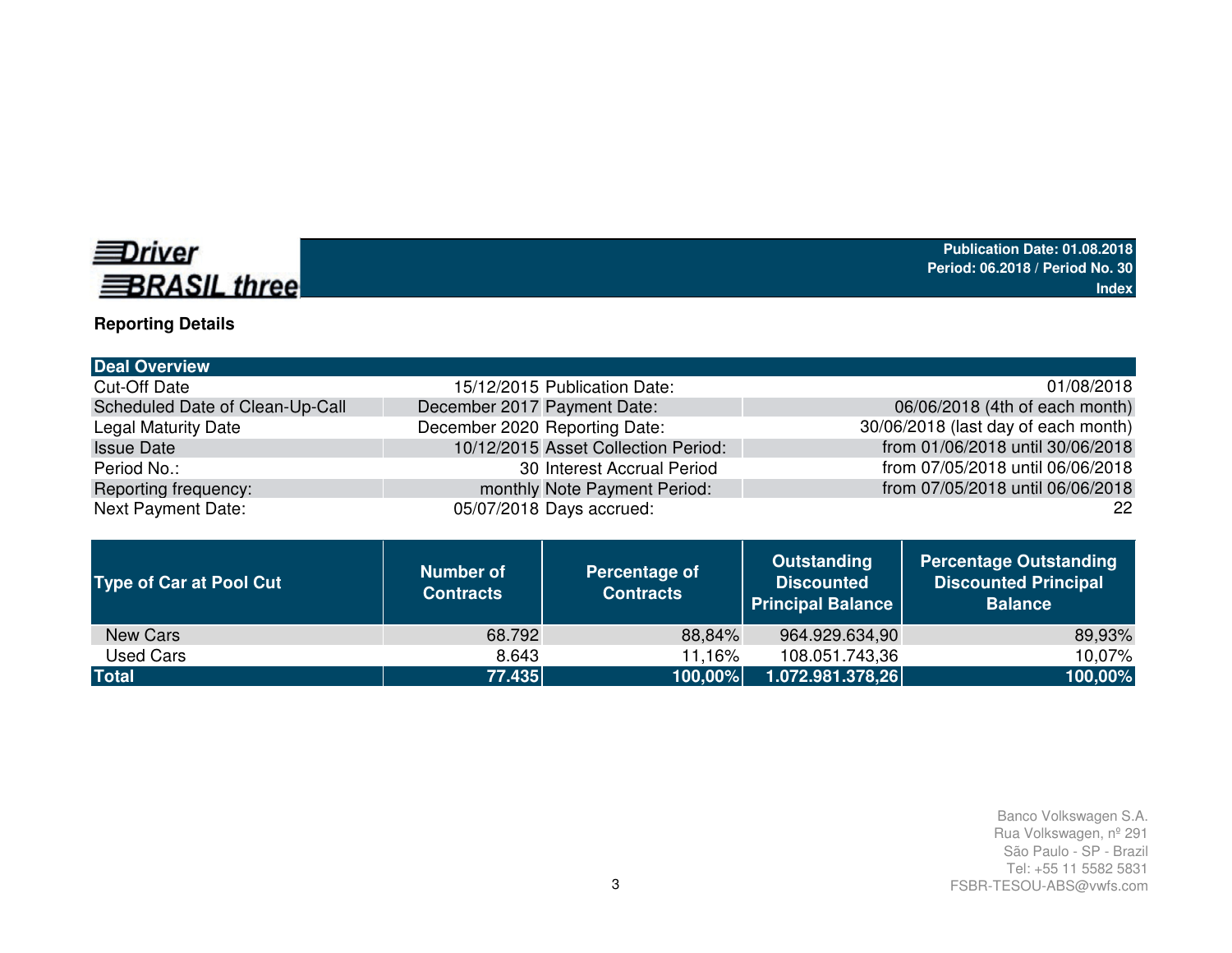

#### **Parties Overview**

| <b>Administrator:</b>     | <b>BEM DISTRIBUIDORA DE TÍTULOS E VALORES</b><br><b>MOBILIÁRIOS LTDA</b><br>Cidade de Deus<br>Bairro Vila Yara - 4º andar<br>Osasco - São Paulo - Brazil<br>phone: +55 11 3684 4522<br>http://www.bradescobemdtvm.com.br/                                                                                                                                              | <b>Asset Manager:</b>    | <b>BRAM - Bradesco Asset Management S.A. D.T.V.M</b><br>Avenida Paulista 1450, 6 <sup>°</sup> andar<br>Zip Code: 01310-917<br>São Paulo - Brazil<br>phone: +55 11 2178 6600<br>bemdtvm@bradesco.com.br |                                                                                                    |
|---------------------------|------------------------------------------------------------------------------------------------------------------------------------------------------------------------------------------------------------------------------------------------------------------------------------------------------------------------------------------------------------------------|--------------------------|--------------------------------------------------------------------------------------------------------------------------------------------------------------------------------------------------------|----------------------------------------------------------------------------------------------------|
| <b>Custodian Bank:</b>    | Banco Bradesco S.A.<br>Cidade de Deus<br>Bairro Vila Yara - 2 <sup>°</sup> andar<br>Osasco - São Paulo - Brazil<br>phone: 3684 9431<br>www.bradescocustodia.com.br                                                                                                                                                                                                     | <b>Collection Agent:</b> | Banco Volkswagen S.A.<br>Treasury - ABS Operations<br>Rua Volkswagen, 291<br>São Paulo<br><b>Brazil</b><br>Phone: +55 11 5582 5831<br>FSBR-TESOU-ABS@vwfs.com                                          |                                                                                                    |
| <b>Swap Counterparty:</b> | <b>Banco Santander (Brasil) S.A.</b><br>Avenida Presidente Juscelino Kubitschek, 2235<br>Bloco A<br>São Paulo - SP<br><b>Brazil</b><br>phone: +55 11 3553 6792<br>www.santander.com.br                                                                                                                                                                                 | <b>Clearing System:</b>  | <b>CETIP S.A. - Mercados Organizados</b><br>Av. Brigadeiro Faria Lima, 1663, 1º andar<br>Jardim Paulistano São Paulo - SP<br>CEP: 01452-001<br>phone: +55 11 4152 9370<br>atendimento@cetip.com.br     |                                                                                                    |
| <b>Rating Agencies</b>    | Moody's América Latina Ltda.<br>Avenida Nações Unidas, 12551 16 <sup>°</sup> andar<br>04578-903 São Paulo<br><b>Brazil</b><br>phone: +55 11 3043 7305<br>daniela.jayesuria@moodys.com<br>www.moodys.com.br<br>Fitch Ratings Brasil Ltda.<br>Alameda Santos, 700 7° andar<br>01418-100 São Paulo<br>Brazil<br>phone: +55 11 4504 2200<br>juliana.ayoub@fitchratings.com |                          |                                                                                                                                                                                                        | Banco Volkswagen S.A.<br>Rua Volkswagen, nº 291<br>São Paulo - SP - Brazil<br>Tel: 55 11 5582 5831 |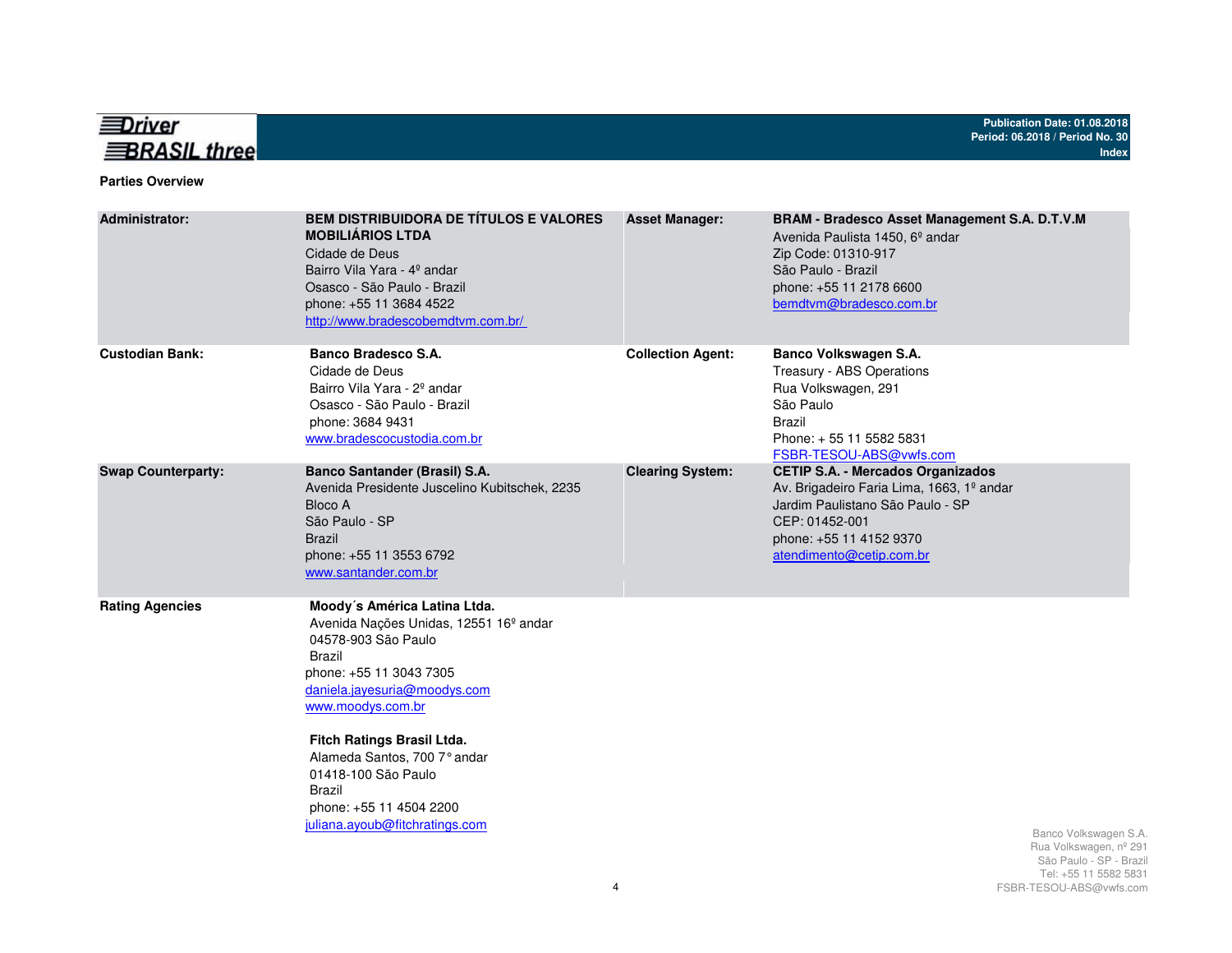

#### **Transaction Events (I)**

| <b>Clean-Up Call Condition</b>                         |        |                                               |
|--------------------------------------------------------|--------|-----------------------------------------------|
| Percentage of Current Outstanding Discounted Portfolio | .43%   |                                               |
| Min. Percentage of Outstanding Discounted Portfolio    | 10.00% | The Clean-Up-Call Condition has been reached. |

#### **Clean-Up Call**

Banco Volkswagen S.A. will have the right at its option to exercise a Clean-Up Call and to repurchase the Loan Receivables from Driver Brasil One when the sum of the Discounted Principal Balance for all loan contracts is less than 10 per cent. of the sum of the Discounted Principal Balance for all Loan contracts as of the Cut Off Date, provided that all payment obligations under the Quotas will be thereby fulfilled.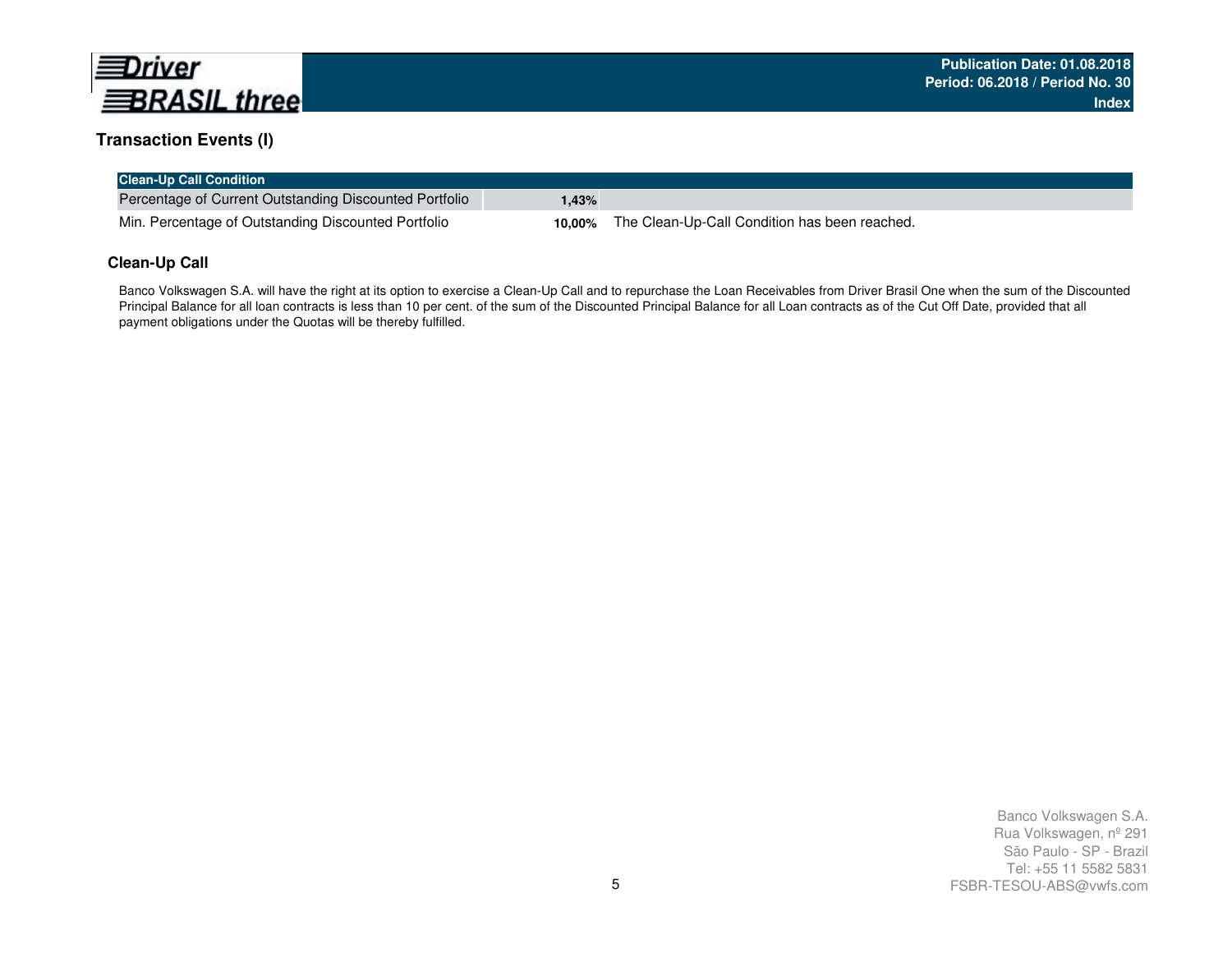

#### **Transaction Events (II)**

| <b>Credit Enhancement Increase Conditions</b>                                                                                                                 |     |  |  |  |
|---------------------------------------------------------------------------------------------------------------------------------------------------------------|-----|--|--|--|
| Level 1a Credit Enhancement Increase Condition - Cumulative Late Delinguencies do not amount to 1.5% for any<br>Payment Date before and incp. 12/2016         | NO. |  |  |  |
| Level 1b Credit Enhancement Increase Condition -Cumulative Late Delinguencies do not amount to 3.5% for any<br>Payment Date between 01/2017 and incp. 12/2017 | NO. |  |  |  |
| Level 2 Credit Enhancement Increase Condition - Cumulative Late Delinguencies do not amount to 5.0% for any<br><b>Payment Date</b>                            | NO. |  |  |  |

|                                   |     | <b>Outstanding</b><br><b>Discounted Principal</b><br><b>Balance (in Arrears)</b> |     | <b>Outstanding Discounted</b><br><b>Principal Balance (at</b><br><b>Late Delinguency)</b> |
|-----------------------------------|-----|----------------------------------------------------------------------------------|-----|-------------------------------------------------------------------------------------------|
| Cumulative Late Delinguencies BOP | R\$ | 4.799.237,19                                                                     | R\$ | 8.589.226,49                                                                              |
| Late Delinguencies                | R\$ | 128.436,09                                                                       | R\$ | 80.391,56                                                                                 |
| Cumulative Late Delinguencies EOP | R\$ | 4.927.673,28                                                                     | R\$ | 8.669.618,05                                                                              |
|                                   |     |                                                                                  |     |                                                                                           |

| Discounted Principal Balance as of Pool-Cut Date             | 1.072.981.378,26 |
|--------------------------------------------------------------|------------------|
| Cumulative Late Delinquency as percentage of DPB at Pool-Cut | 0,80799%         |

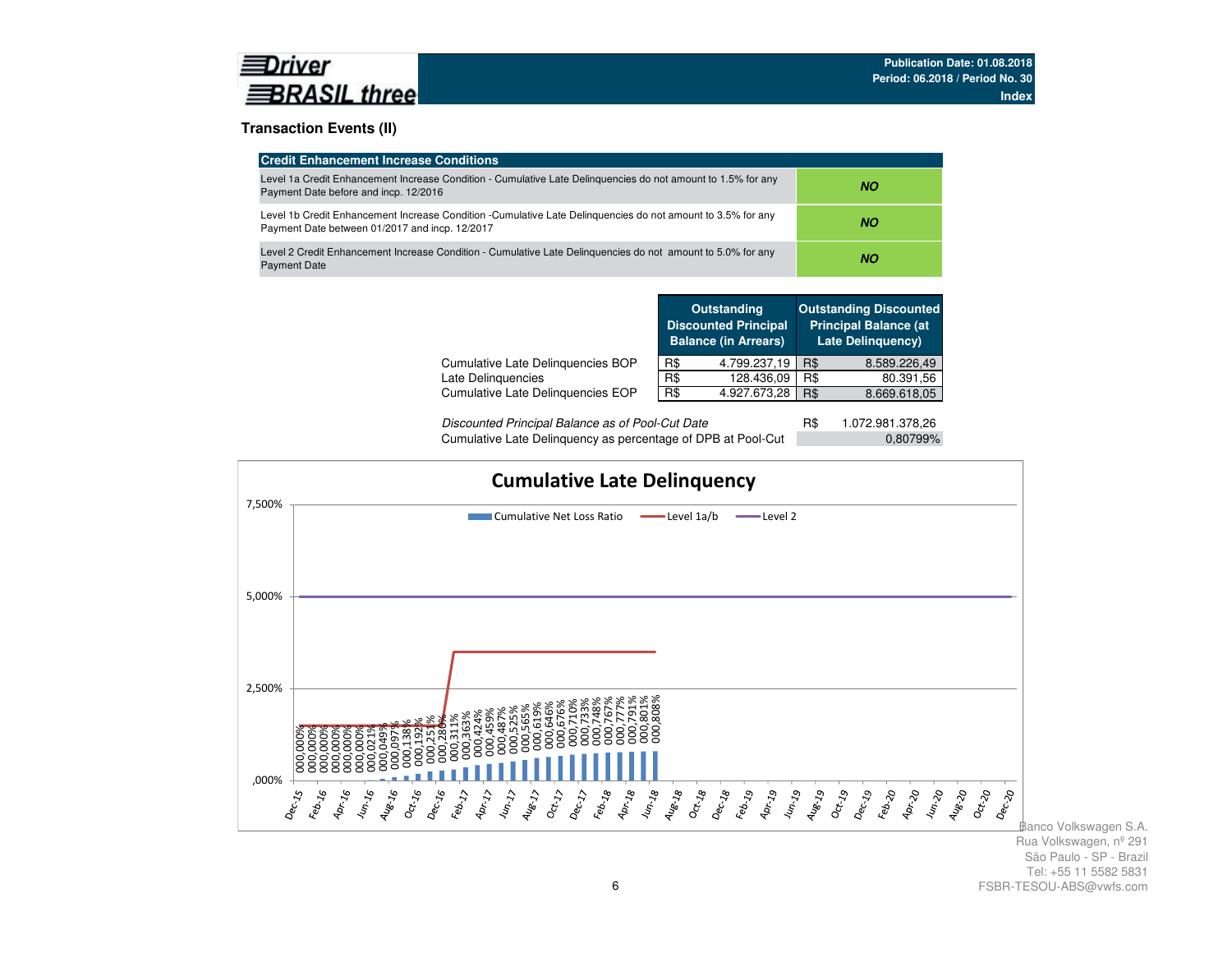

# **Transaction Events (III)**

| Administrator            | <b>Fitch</b>     |                 | Moody's          |                 |
|--------------------------|------------------|-----------------|------------------|-----------------|
| <b>BFM DTVM</b>          | <b>Long Term</b> | <b>Outlook</b>  | <b>Long Term</b> | <b>Outlook</b>  |
| Rating                   | AAA (bra)        | Stable          | Aaa.br           | Stable          |
|                          |                  |                 |                  |                 |
| <b>Custodian Bank</b>    | <b>Fitch</b>     |                 | Moody's          |                 |
| Banco Bradesco           | <b>Long Term</b> | <b>Outlook</b>  | <b>Long Term</b> | <b>Outlook</b>  |
| Rating                   | AAA (bra)        | Stable          | Aaa.br           | Stable          |
|                          |                  |                 |                  |                 |
| <b>Swap Counterparty</b> | <b>Fitch</b>     |                 | Moody's          |                 |
| Santander                | <b>Long Term</b> | <b>Outlook</b>  | <b>Long Term</b> | <b>Outlook</b>  |
| Rating                   | AAA (bra)        | <b>Negative</b> | Aaa.br           | <b>Negative</b> |
|                          |                  |                 |                  |                 |
| <b>Servicer</b>          | <b>Fitch</b>     |                 | Moody's          |                 |

| rvicer.<br><b>Fitch</b><br><b>MOODV'S</b>                          |      |
|--------------------------------------------------------------------|------|
| Long Term   Outlook   Long Term   Outlook<br>Banco Volkswagen S.A. |      |
| Rating<br>n.a.<br>n.a.<br>n.a.                                     | n.a. |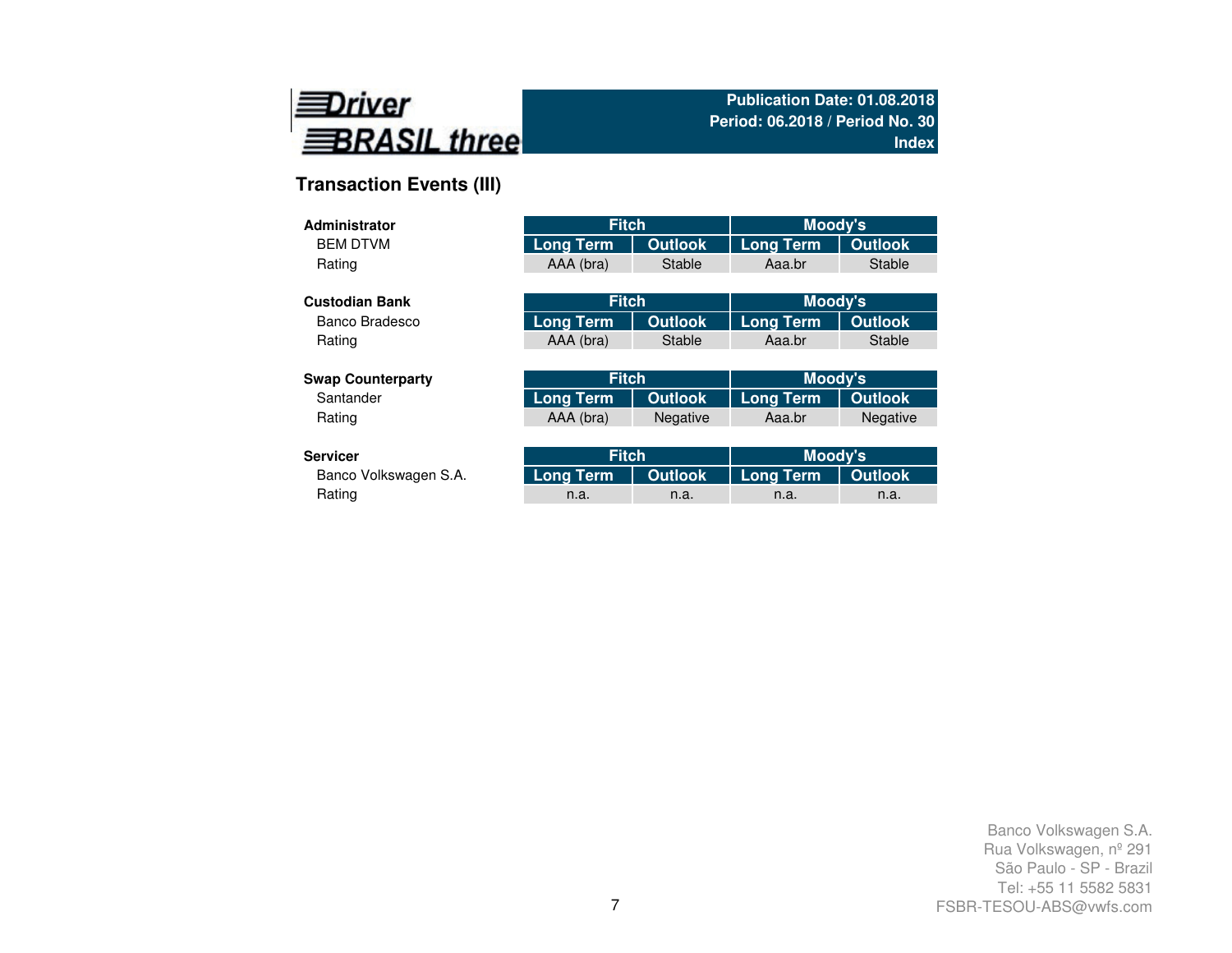

# **Information regarding the Notes I**

| <b>Rating at Issue Date</b>    |     | <b>Senior Quota</b> | <b>Mezzanine Quota</b> |
|--------------------------------|-----|---------------------|------------------------|
| Moody's                        |     | Aaa.br              | Aa2.br                 |
| <b>Fitch Ratings</b>           |     | AAA(bra)            | $A+(bra)$              |
| <b>Current Rating</b>          |     | <b>Senior Quota</b> | <b>Mezzanine Quota</b> |
| Moody's                        |     | Aaa.br              | Aaa.br                 |
| <b>Fitch Ratings</b>           |     | AAA(bra)            | $AA+sf(bra)$           |
| <b>Information on Notes</b>    |     | <b>Senior Quota</b> | <b>Mezzanine Quota</b> |
| Legal maturity date            |     | December 2020       | December 2020          |
| Scheduled Clean Up Call        |     | December 2017       | December 2017          |
| ISIN:                          |     | BRDRVRCTF006        | BRDRVRCTF014           |
| <b>Nominal Amount</b>          | R\$ | 10.000,00           | R\$<br>10.000,00       |
| <b>Information on Interest</b> |     | <b>Senior Quota</b> | <b>Mezzanine Quota</b> |
| Spread/Margin                  |     | $175$ bps           | $285$ bps              |
| <b>Index Rate</b>              |     | Daily CDI           | Daily CDI              |
| Fixed/Floating                 |     | floating            | floating               |
| <b>Current Coupon</b>          |     | Daily CDI + 175     | Daily CDI + 285        |
| Day Count Convention           |     | actual/252          | actual/252             |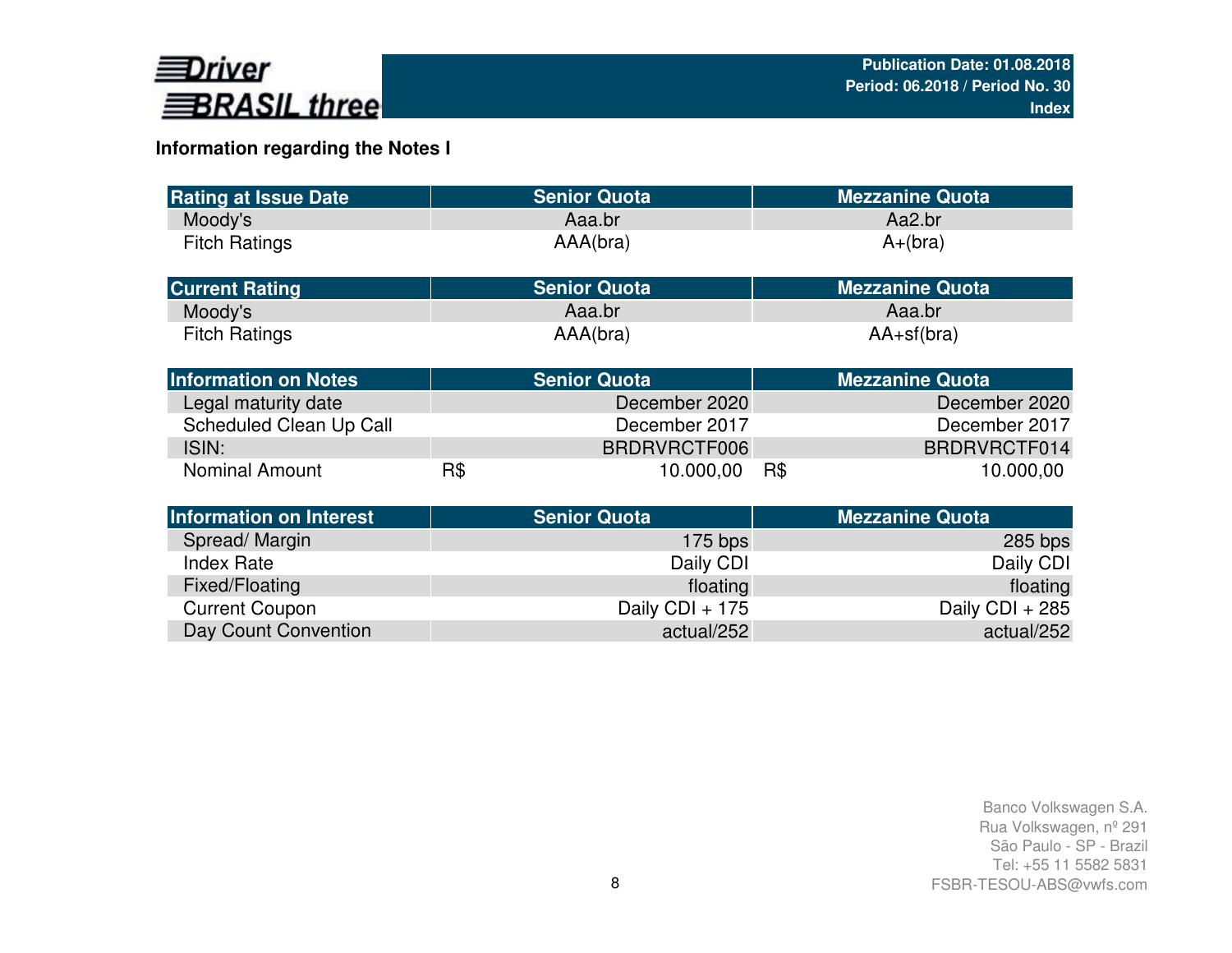

Number of Notes

### **Information regarding the Notes II**

| <b>Monthly Period:</b>               | 30/06/2018                  |
|--------------------------------------|-----------------------------|
| Payment Date:                        | 06/06/2018                  |
| Interest Accrual Period (from/until) | 07/05/2018 until 06/06/2018 |
| Days accrued                         | 22                          |
| Index Rate                           | Daily CDI                   |
| Index Rate as of Month End           | $6.39\%$                    |
| Day Count Convention                 | actual/252                  |

| <b>Interest Payments</b>                      |     |                | Senior Quota   Mezzanine Quota |           |  |  |
|-----------------------------------------------|-----|----------------|--------------------------------|-----------|--|--|
| Total Interest Amount of the Reporting Period | R\$ | 137.916,99 R\$ |                                | 12.856,77 |  |  |

| <b>Note Balance</b>                    |     | <b>Senior Quota</b> | <b>Mezzanine Quota</b> |                        |  |  |  |
|----------------------------------------|-----|---------------------|------------------------|------------------------|--|--|--|
| Note Balance as of Beginning of Period | R\$ | 20.803.900,00       | R\$                    | 1.707.000,00           |  |  |  |
| Note Balance as of End of Period       | R\$ | 13.665.400,00       | R\$                    | 1.707.000,00           |  |  |  |
| <b>Principal Amortization</b>          | R\$ | 7.138.499,99        | R\$                    |                        |  |  |  |
|                                        |     |                     |                        |                        |  |  |  |
| Payments to Investors (per note)       |     | <b>Senior Quota</b> |                        | <b>Mezzanine Quota</b> |  |  |  |
| Interest                               | R\$ | 1.39                | R\$                    | 8,40                   |  |  |  |
| <b>Principal Amortization</b>          | R\$ | 71.84               | R\$                    |                        |  |  |  |

| Number of Notes                  | 99.360              | 1.530                  |
|----------------------------------|---------------------|------------------------|
|                                  |                     |                        |
| <b>Overcollateralisation</b>     | <b>Senior Quota</b> | <b>Mezzanine Quota</b> |
| Initial OC Percentage at Poolcut | 7.40%               | 5,97%                  |
| Current OC Percentage            | 10.15%              | 6,62%                  |
| Target OC Percentage             | 10,00%              | 6,60%                  |
|                                  |                     |                        |

R\$ - 71,84 R\$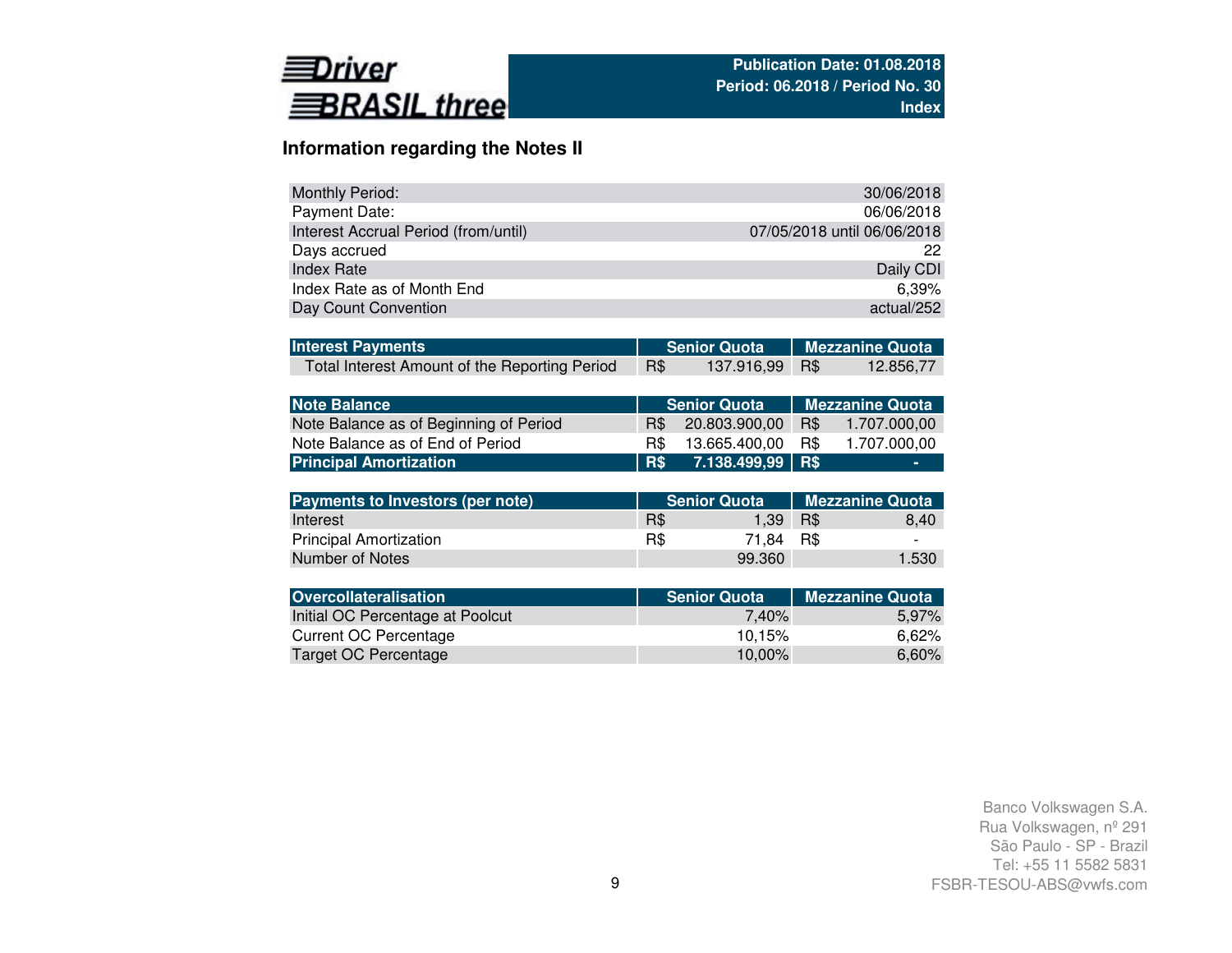

### **Credit Enhancement**

| <b>Credit Enhancement @ Pool-Cut</b> | % of Discounted Principal Balance | Value          |
|--------------------------------------|-----------------------------------|----------------|
| Mezzanine Quota                      | 1,43% R\$                         | 15.300.000,00  |
| Subordinated Quota                   | 8,56% R\$                         | 91.900.000,00  |
| Overcollateralization                | 9,99% R\$                         | 107.200.000,00 |
| Cash Collateral Account              | 1.00% R\$                         | 10.729.813,78  |

### **Calculation of Credit Enhancement**

- The Senior Quota benefits from the Mezzanine, Subordinated Quotas and the Cash Collateral Account;
- The Mezanine Quota benefits from the Subordinated Quota and the Cash Collateral Account;
- The transaction starts with sequential amortisation and therefore initially only the Senior Quota will receive principal payments;

● The transaction switches into pro rata amortisation once an overcollateralisation percentage (i.e. credit enhancement excluding cash collateral) of OC-Percentage for the Senior Quota and OC-Percentage for the Mezanine Quota has been reached.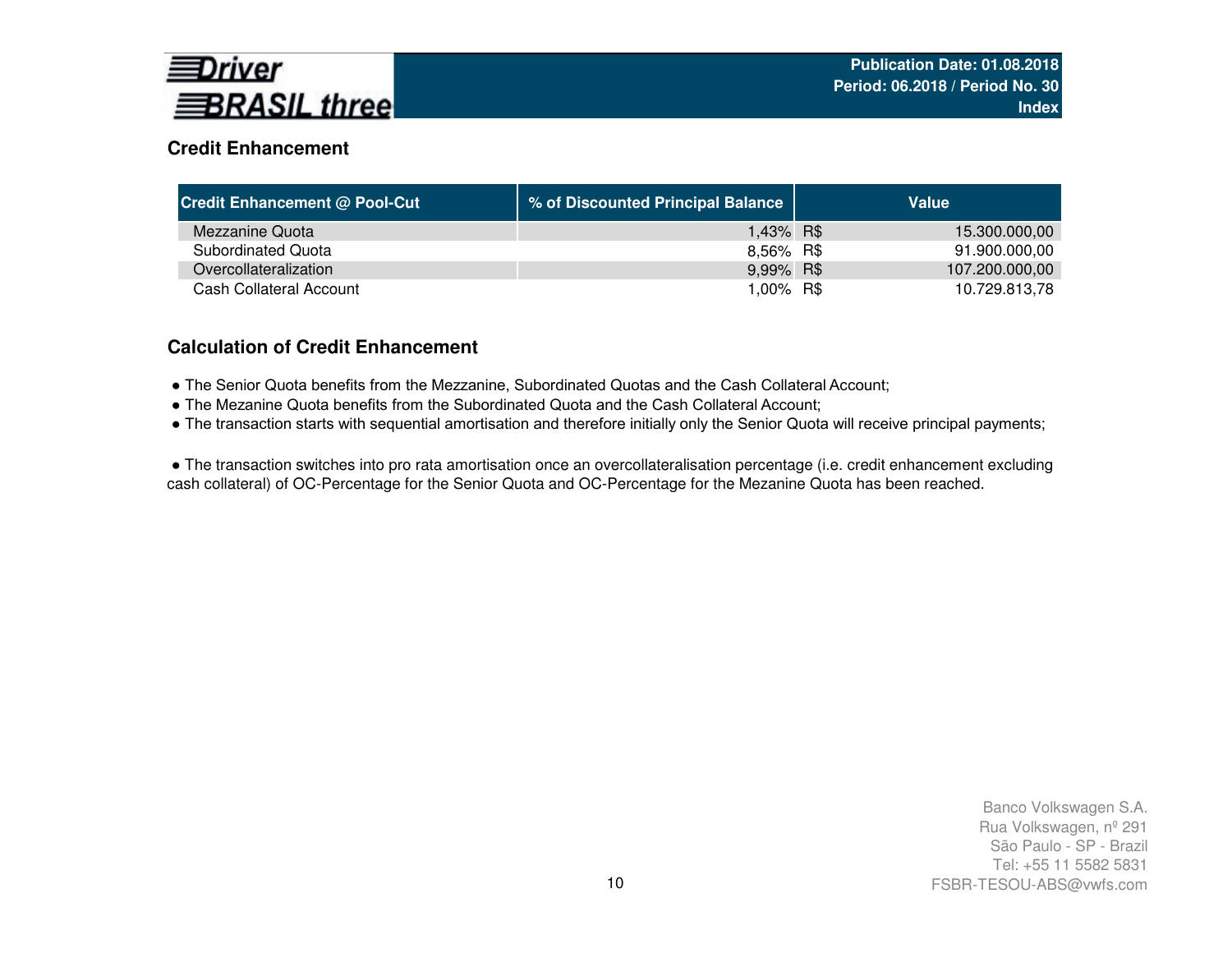

### **Swap Fixing / Waterfall**

| <b>Amortising Interest Rate Swap</b>         |     | <b>Senior Quota</b>           | <b>Mezzanine Quota</b>        |
|----------------------------------------------|-----|-------------------------------|-------------------------------|
| Initial Principal                            | R\$ | 993.600.000,00                | 15.300.000,00<br>R\$          |
| Underlying Principal for Reporting Period    | R\$ | 13.665.400,00                 | 1.707.000,00<br>R\$           |
| Paying Leg                                   |     | Fix Interest Rate             | Fix Interest Rate             |
| Receiving Leg                                |     | <b>Floating Interest Rate</b> | <b>Floating Interest Rate</b> |
|                                              |     |                               |                               |
| <b>Waterfall</b>                             |     |                               |                               |
| Available Distribution Amount                | R\$ | 18.233.298,99                 |                               |
| 1) Fees                                      | R\$ | (70.436, 16)                  |                               |
| 2) Net Swap Payments                         | R\$ | (155.634, 83)                 |                               |
| 3) Interest Senior Quota                     | R\$ | (137.916,99)                  |                               |
| 4) Interest Mezzanine Quota                  | R\$ | (12.856, 77)                  |                               |
| 5) Payment to Cash Collateral Account        | R\$ | (10.717.780,68)               |                               |
| 6) Redemption Senior Quota                   | R\$ | (7.138.500,00)                |                               |
| 7) Redemption Mezzanine Quota                | R\$ |                               |                               |
| 8) Redemption Subordinated Quota             | R\$ | $\qquad \qquad$               |                               |
| 9) Remaining Amount Due to Rounding          | R\$ | (173, 56)                     |                               |
| <b>Remaining Balance from Current Period</b> |     | 0,00                          |                               |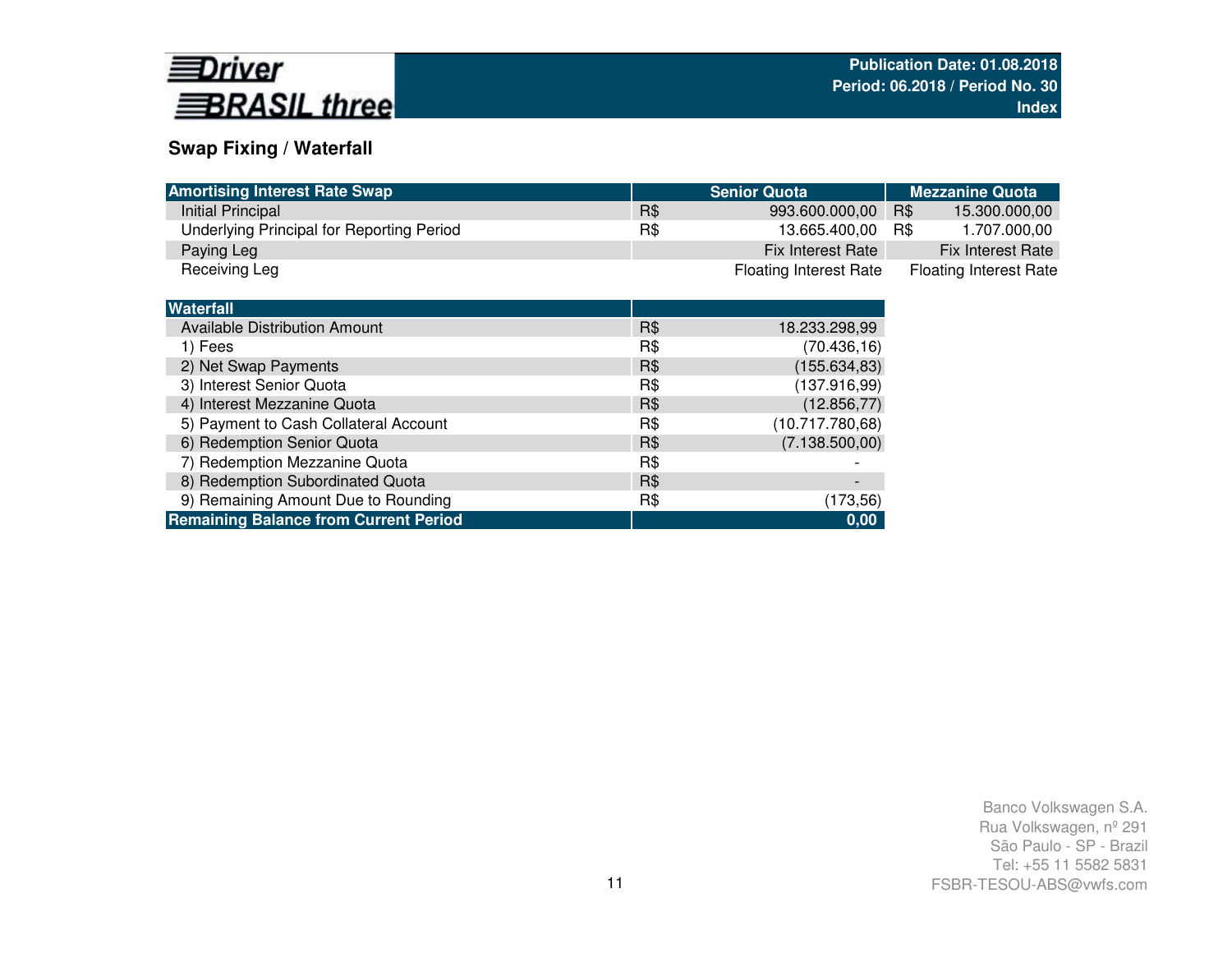

# **Amortisation Profile I\***

|                         | <b>Senior Quota</b>        | <b>Mezzanine Quota</b>     |
|-------------------------|----------------------------|----------------------------|
| <b>Reporting Period</b> | <b>Actual Note Balance</b> | <b>Actual Note Balance</b> |
| Poolcut                 | 993.600.000,00             | 15.300.000,00              |
| 12/2015                 | 993.600.000,00             | 15.300.000,00              |
| 01/2016                 | 993.600.000,00             | 15.300.000,00              |
| 02/2016                 | 858.500.000,00             | 15.300.000,00              |
| 03/2016                 | 800.752.000,00             | 15.300.000,00              |
| 04/2016                 | 738.752.000,00             | 15.300.000,00              |
| 05/2016                 | 684.752.000,00             | 15.300.000,00              |
| 06/2016                 | 635.667.000,00             | 15.300.000,00              |
| 07/2016                 | 577.667.000,00             | 15.300.000,00              |
| 08/2016                 | 527.667.000,00             | 15.300.000,00              |
| 09/2016                 | 480.667.000,00             | 15.300.000,00              |
| 10/2016                 | 436.745.000,00             | 15.300.000,00              |
| 11/2016                 | 401.245.000,00             | 15.150.000,00              |
| 12/2016                 | 362.245.000,00             | 14.150.000,00              |
| 01/2017                 | 326.245.000,00             | 12.150.000,00              |
| 02/2017                 | 293.245.000,00             | 11.150.000,00              |
| 03/2017                 | 270.775.000,00             | 11.150.000,00              |
| 04/2017                 | 232.275.000,00             | 9.150.000,00               |
| 05/2017                 | 206.775.000,00             | 8.150.000,00               |
| 06/2017                 | 181.275.000,00             | 6.890.000,00               |
| 07/2017                 | 158.500.000,00             | 6.290.000,00               |
| 08/2017                 | 134.900.000,00             | 5.657.000,00               |
| 09/2017                 | 113.900.000,00             | 4.857.000,00               |
| 10/2017                 | 97.900.000,00              | 3.857.000,00               |
| 11/2017                 | 83.400.000,00              | 3.607.000,00               |
| 12/2017                 | 68.174.000,00              | 3.607.000,00               |
| 01/2018                 | 55.135.000,00              | 3.607.000,00               |
| 02/2018                 | 47.135.000,00              | 2.107.000,00               |
| 03/2018                 | 38.635.000,00              | 1.707.000,00               |
| 04/2018                 | 29.839.500,00              | 1.707.000,00               |
| 05/2018                 | 20.803.900,00              | 1.707.000,00               |
| 06/2018                 | 13.665.400,00              | 1.707.000,00               |
| 07/2018                 | 7.928.600,00               | 1.707.000,00               |
| 08/2018                 |                            |                            |

<sup>+</sup>Based on the following assumptions: CPR of 14,5%, Net Losses at 1,25%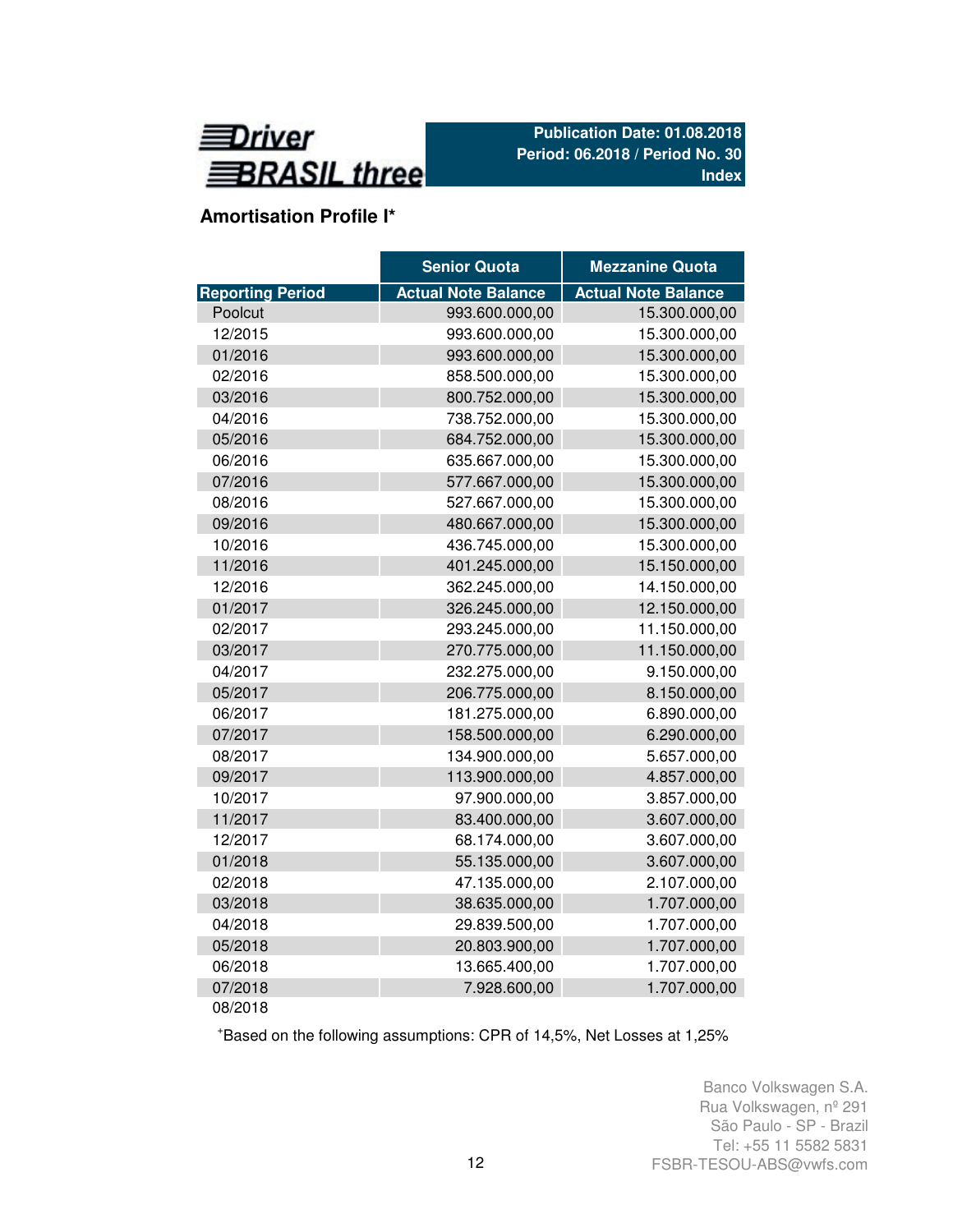

#### **Amortisation Profile II**

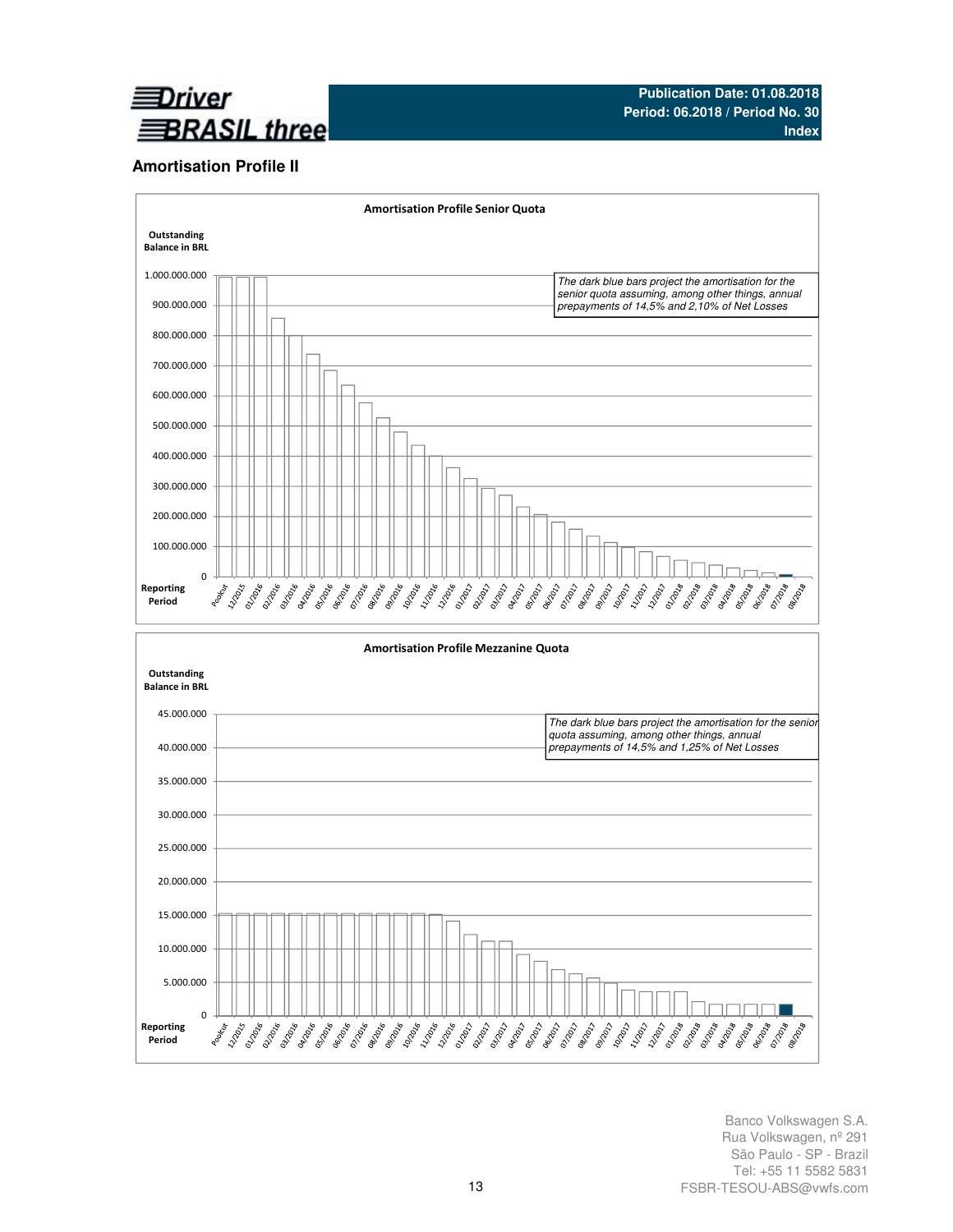

# **Run Out Schedule I**

| <b>Payment Date</b> | <b>Remaining Interest</b> |            |     | <b>Outstanding Discounted</b><br><b>Principal Balance</b> | <b>ABS Remaining</b><br><b>Nominal</b> |               |  |  |
|---------------------|---------------------------|------------|-----|-----------------------------------------------------------|----------------------------------------|---------------|--|--|
| arrears             | R\$                       | 156.061,56 | R\$ | 2.254.735,91                                              | R\$                                    | 2.410.797,47  |  |  |
| 07/2018             | R\$                       | 184.852,88 | R\$ | 4.312.022,56                                              | R\$                                    | 4.496.875,44  |  |  |
| 08/2018             | R\$                       | 124.853,92 | R\$ | 3.434.063,02                                              | R\$                                    | 3.558.916,94  |  |  |
| 09/2018             | R\$                       | 75.863,12  | R\$ | 2.504.536,60                                              | R\$                                    | 2.580.399,72  |  |  |
| 10/2018             | R\$                       | 39.933,97  | R\$ | 1.565.530,52                                              | R\$                                    | 1.605.464,49  |  |  |
| 11/2018             | R\$                       | 17.476,73  | R\$ | 977.099,60                                                | R\$                                    | 994.576,33    |  |  |
| 12/2018             | R\$                       | 3.504,87   | R\$ | 246.591,90                                                | R\$                                    | 250.096,77    |  |  |
| <b>Total</b>        | R\$                       | 602.547,05 | R\$ | 15.294.580,11                                             | R\$                                    | 15.897.127,16 |  |  |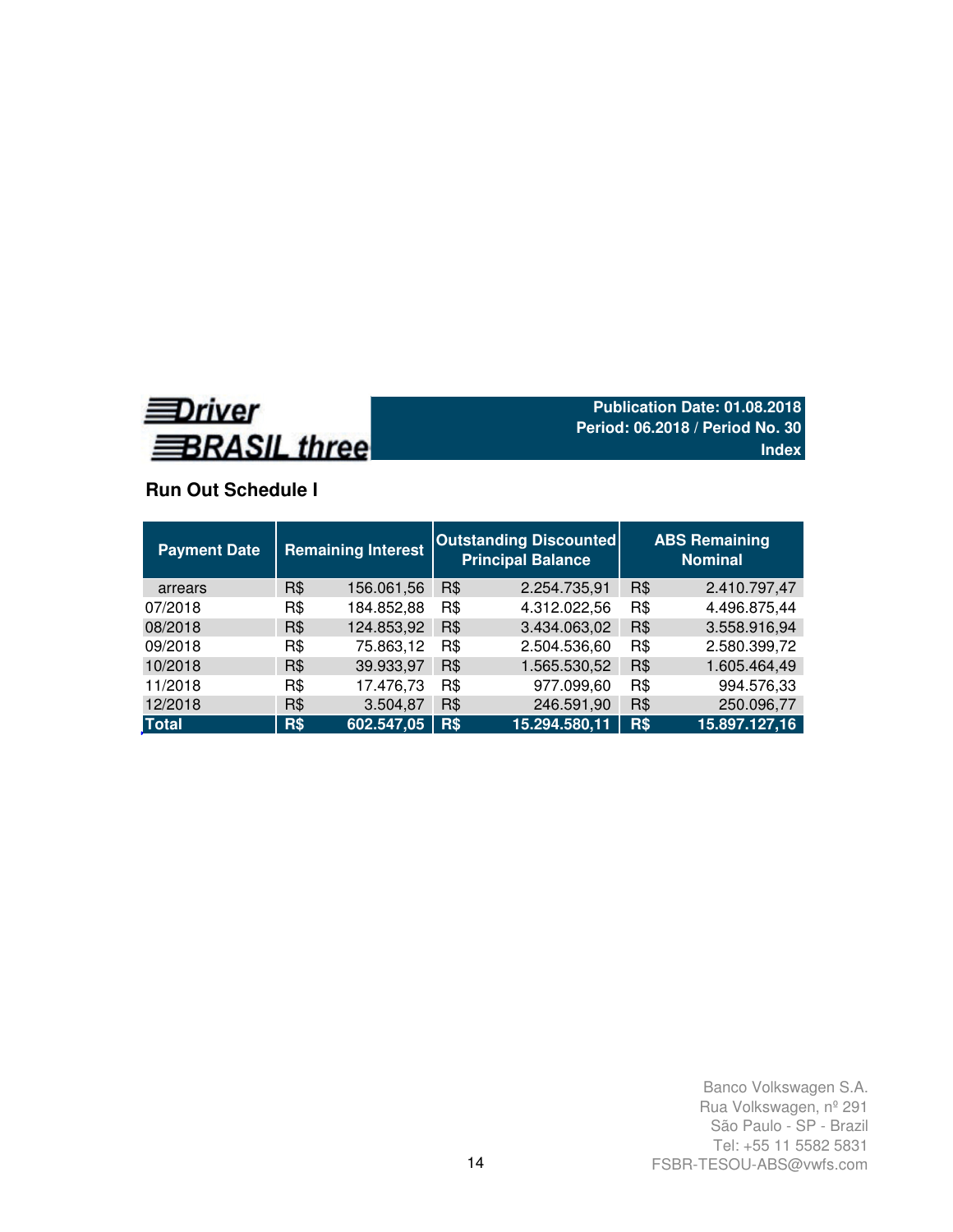

### **Run Out Schedule II**

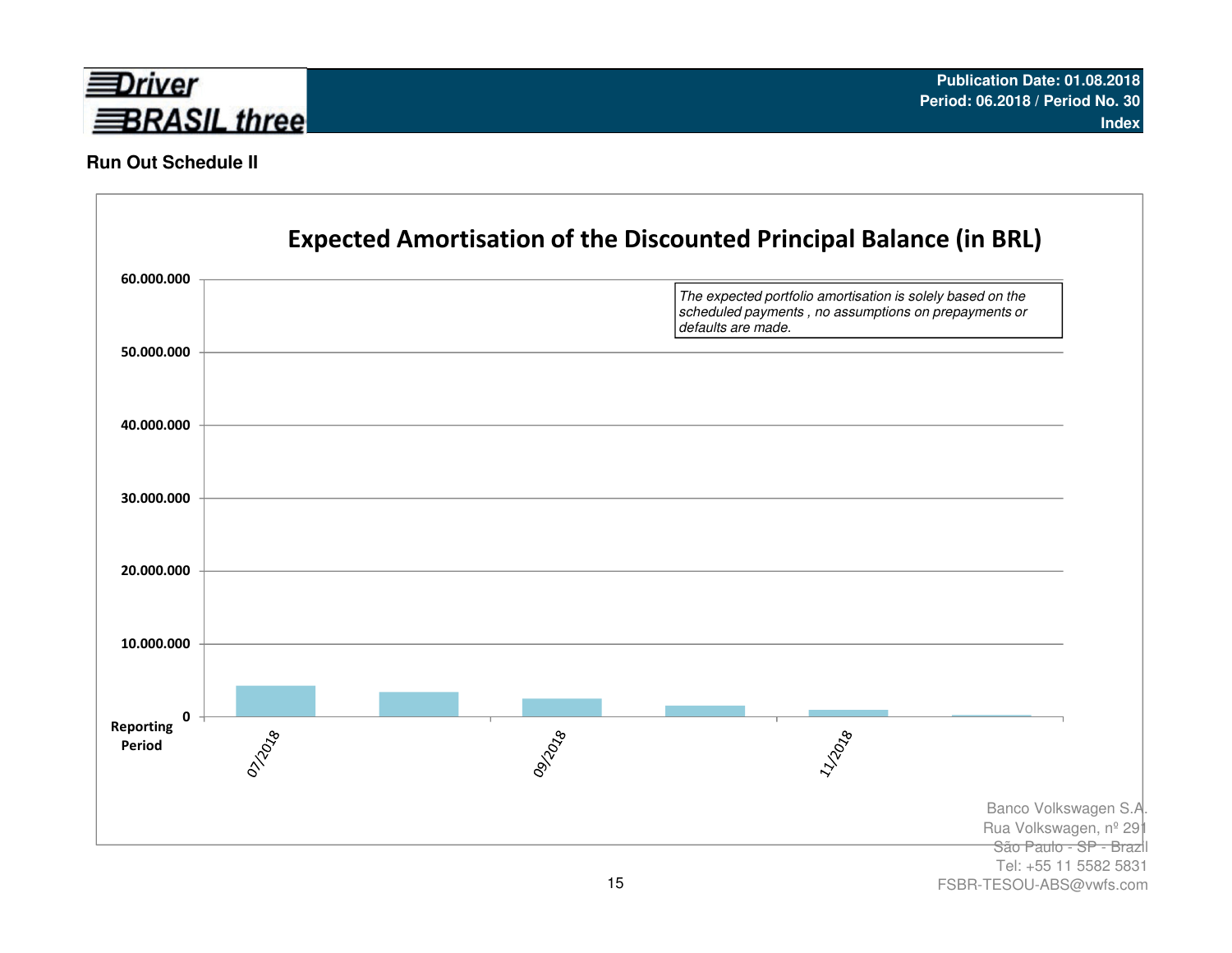#### **Overview Outstanding Contracts**

| <b>Status</b>              | <b>Number of</b><br><b>Contracts</b> | <b>Outstanding Discounted</b><br><b>Principal Balance</b> |               |  |  |  |  |
|----------------------------|--------------------------------------|-----------------------------------------------------------|---------------|--|--|--|--|
| <b>Beginning of Period</b> | 7.724 R\$                            |                                                           | 21.179.296.89 |  |  |  |  |
| End of Period              | 6.470 R\$                            |                                                           | 15.294.580.11 |  |  |  |  |
| Total                      | 1.254 R\$                            |                                                           | 5.884.716.78  |  |  |  |  |
|                            |                                      |                                                           |               |  |  |  |  |

| Walk b/w BOP and EOP    | <b>Number of</b><br><b>Contracts</b> |
|-------------------------|--------------------------------------|
| <b>Early Settlement</b> | 268                                  |
| Write-Off               | 24                                   |
| End of Term             | 960                                  |
| Renegotiation           | 2                                    |
| <b>Total</b>            | 1.254                                |

| <b>Total Portfolio as of Beginning of Period</b> |                  |  | <b>Type of Car</b>                                                         |                    |     |                          |                     |     |                          | <b>Customer Type</b> |                                                                                                                                |               |                  |     |                                                           |  |
|--------------------------------------------------|------------------|--|----------------------------------------------------------------------------|--------------------|-----|--------------------------|---------------------|-----|--------------------------|----------------------|--------------------------------------------------------------------------------------------------------------------------------|---------------|------------------|-----|-----------------------------------------------------------|--|
|                                                  |                  |  |                                                                            | <b>New Vehicle</b> |     |                          | <b>Used Vehicle</b> |     |                          |                      | Retail                                                                                                                         | Corporate     |                  |     |                                                           |  |
| <b>Contract Status Development</b>               | <b>Contracts</b> |  | Number of   Outstanding Discounted   Number of<br><b>Principal Balance</b> | <b>Contracts</b>   |     | <b>Principal Balance</b> | <b>Contracts</b>    |     | <b>Principal Balance</b> | <b>Contracts</b>     | Outstanding Discounted Number of Outstanding Discounted Number of Outstanding Discounted Number of<br><b>Principal Balance</b> |               | <b>Contracts</b> |     | <b>Outstanding Discounted</b><br><b>Principal Balance</b> |  |
| Current                                          | 5.771 R\$        |  | 14.611.480.37                                                              | 4.883 R\$          |     | 12.771.398.17            | 888 R\$             |     | 1.840.082.20             | 5.480 R\$            |                                                                                                                                | 13.673.750.07 | 291 R\$          |     | 937.730,30                                                |  |
| Early Settlement                                 | 22.206 R\$       |  |                                                                            | 19.226 R\$         |     |                          | 2.980 R\$           |     |                          | 20.454 R\$           |                                                                                                                                |               | 1.752 R\$        |     |                                                           |  |
| Delinquent                                       | 1.953 R\$        |  | 6.567.816,52                                                               | 1.549 R\$          |     | 5.422.209.06             | 404 R\$             |     | 1.145.607.46             | 1.814 R\$            |                                                                                                                                | 5.908.657.60  | 139 R\$          |     | 659.158.92                                                |  |
| Write Off                                        | 424 R\$          |  |                                                                            | 334                |     |                          | 90                  |     |                          | 378                  |                                                                                                                                |               | 46               |     |                                                           |  |
| End of Term                                      | 46,830 R\$       |  |                                                                            | 42.579 R\$         |     | $\sim$                   | 4.251 R\$           |     | $\sim$                   | 41.164 R\$           |                                                                                                                                | $\sim$        | 5.666 R\$        |     | $\sim$                                                    |  |
| Renegotiation                                    | 251 R\$          |  |                                                                            | 221                | R\$ |                          | 30                  | R\$ |                          | 237                  | R\$                                                                                                                            |               | 14               | R\$ |                                                           |  |
| <b>Total</b>                                     | 7.724 R\$        |  | 21.179.296.89                                                              | $6.432$ R\$        |     | 18.193.607.23            | $1.292$ R\$         |     | 2.985.689.66             | 7.294 R\$            |                                                                                                                                | 19.582.407.67 | 430 R\$          |     | 1.596.889,22                                              |  |

| <b>Total Portfolio as of End of Period</b> |                               |                                                                                                                                                                                        |                                        | <b>Type of Car</b> |                          |                     |         |                          |                  |         | <b>Customer Type</b>     |                  |        |                          |  |  |  |
|--------------------------------------------|-------------------------------|----------------------------------------------------------------------------------------------------------------------------------------------------------------------------------------|----------------------------------------|--------------------|--------------------------|---------------------|---------|--------------------------|------------------|---------|--------------------------|------------------|--------|--------------------------|--|--|--|
|                                            |                               |                                                                                                                                                                                        |                                        |                    | <b>New Vehicle</b>       | <b>Used Vehicle</b> |         |                          |                  | Retail  | Corporate                |                  |        |                          |  |  |  |
| <b>Contract Status Development</b>         | Number of<br><b>Contracts</b> | Outstanding Discounted Number of Outstanding Discounted Number of Outstanding Discounted Number of Outstanding Discounted Number of Outstanding Discounted<br><b>Principal Balance</b> | <b>Contracts</b>                       |                    | <b>Principal Balance</b> | <b>Contracts</b>    |         | <b>Principal Balance</b> | <b>Contracts</b> |         | <b>Principal Balance</b> | <b>Contracts</b> |        | <b>Principal Balance</b> |  |  |  |
| Current                                    | 4.607 R\$                     | 9.963.963.97                                                                                                                                                                           |                                        | 3.912 R\$          | 8.711.180.23             |                     | 695 R\$ | 1.252.783.74             | 4.390 R\$        |         | 9.373.601.17             | 217 R\$          |        | 590.362,80               |  |  |  |
| Early Settlement                           | 22.474 R\$                    |                                                                                                                                                                                        | 19.449 R\$                             |                    |                          | 3.025 R\$           |         |                          | 20.707 R\$       |         |                          | 1.767 R\$        |        |                          |  |  |  |
| Delinquent                                 | 1.863 R\$                     | 5.330.616,14                                                                                                                                                                           |                                        | 1.498 R\$          | 4.455.332.14             |                     | 365 R\$ | 875.284.00               | 1.715 R\$        |         | 4.773.870.26             | 148 R\$          |        | 556.745.88               |  |  |  |
| Write Off                                  |                               | 448 R\$                                                                                                                                                                                | 352                                    |                    |                          | 96                  |         |                          | 398              |         |                          | 50               |        |                          |  |  |  |
| End of Term                                | 47,790 R\$                    |                                                                                                                                                                                        | 43.358 R\$<br>$\overline{\phantom{a}}$ |                    |                          | 4.432 R\$           |         | $\overline{\phantom{0}}$ | 42.078 R\$       |         |                          | 5.712 R\$        |        |                          |  |  |  |
| Renegotiation                              |                               | 253 R\$                                                                                                                                                                                | 223                                    | R\$                |                          |                     | 30 R\$  |                          |                  | 239 R\$ |                          |                  | 14 R\$ |                          |  |  |  |
| <b>Total</b>                               | 6.470 R\$                     | 15.294.580.11                                                                                                                                                                          |                                        | $5.410$ RS         | 13.166.512.37            | $1.060$ R\$         |         | 2.128.067.74             | 6.105 R\$        |         | 14.147.471.43            | 365 RS           |        | 1.147.108,68             |  |  |  |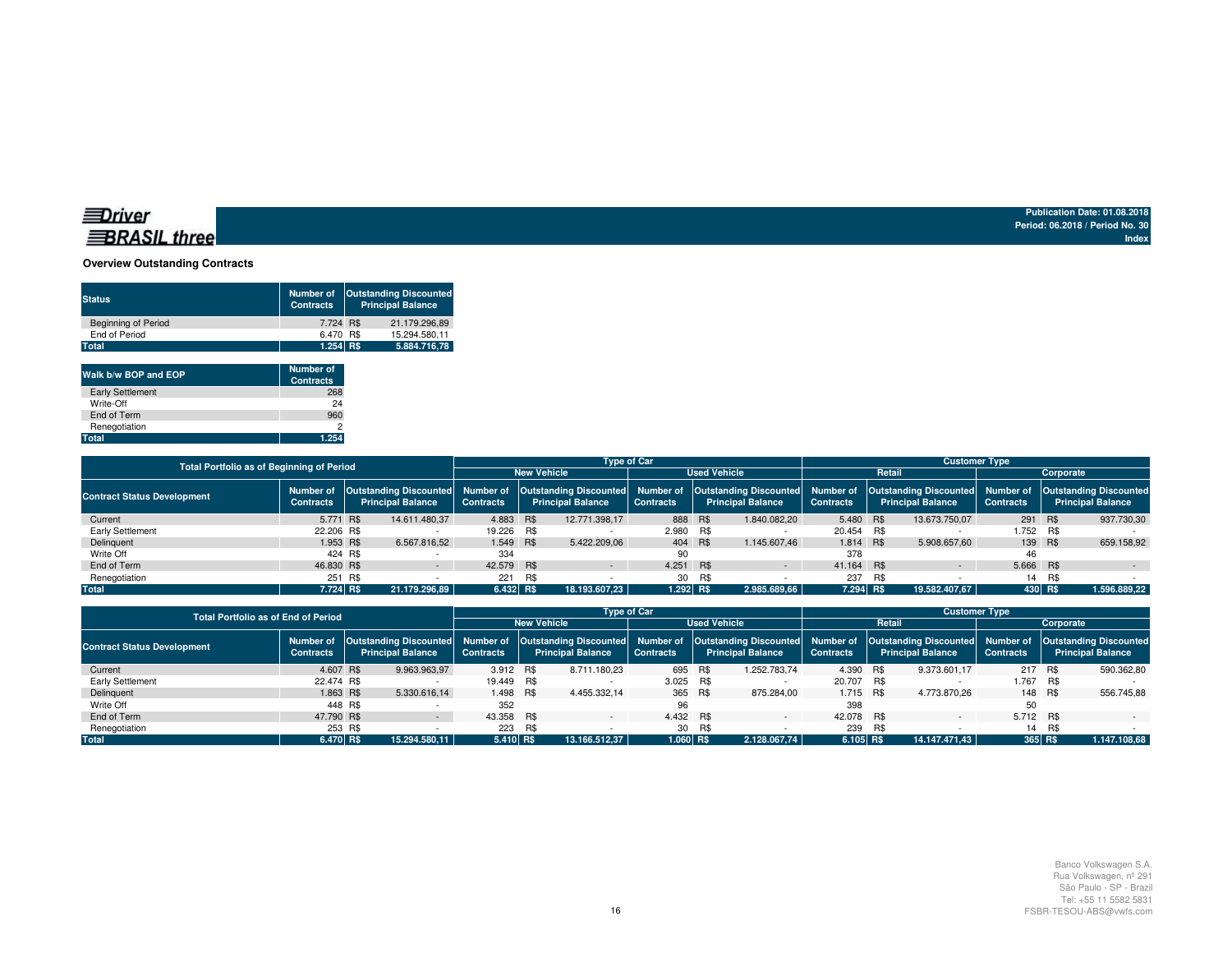**BRASIL** three

**Delinquencies**

| <b>Delinquent Contracts</b> |                                 |                                   |                                               |                                                           |                                                                |                  |            |                                                             |            | <b>Type of Car</b>                              |                              |                     |                                              |            |                                                    |                               |           |                                              |  | <b>Customer Type</b>                             |                                         |            |                                        |                          |                      |
|-----------------------------|---------------------------------|-----------------------------------|-----------------------------------------------|-----------------------------------------------------------|----------------------------------------------------------------|------------------|------------|-------------------------------------------------------------|------------|-------------------------------------------------|------------------------------|---------------------|----------------------------------------------|------------|----------------------------------------------------|-------------------------------|-----------|----------------------------------------------|--|--------------------------------------------------|-----------------------------------------|------------|----------------------------------------|--------------------------|----------------------|
|                             |                                 |                                   |                                               |                                                           |                                                                |                  |            | <b>New Vehicle</b>                                          |            |                                                 |                              | <b>Used Vehicle</b> |                                              |            |                                                    | Retail                        |           |                                              |  |                                                  | Corporate                               |            |                                        |                          |                      |
| <b>Delinquency Profile</b>  | Number of I<br><b>Contracts</b> | Percentage of<br><b>Contracts</b> | <b>Amount of</b><br>Delinquent<br>Receivables | <b>Outstanding Discounted</b><br><b>Principal Balance</b> | Percentage of<br><b>Discounted</b><br><b>Principal Balance</b> | <b>Contracts</b> |            | <b>Amount of</b><br><b>Delinquent</b><br><b>Receivables</b> |            | lutstanding Discour<br><b>Principal Balance</b> | Number o<br><b>Contracts</b> |                     | Amount of<br><b>Delinquen</b><br>Receivable: |            | utstanding Discoun!<br><b>Principal</b><br>Balance | Number of<br><b>Contracts</b> |           | <b>Amount of</b><br>Delinquen<br>Receivables |  | )utstandinɑ Discoun।<br><b>Principal Balance</b> | Number <sub>o</sub><br><b>Contracts</b> |            | Amount of<br>Delinquent<br>Receivables | <b>Principal Balance</b> | Jutstanding Discount |
| from $1 - 14$ days          | 1.455                           | 78.10% R\$                        | 1.086.664.03 R\$                              | 3.619.114.76                                              | 48,19%                                                         |                  | 1.203 R\$  | 922,858.02                                                  | <b>R\$</b> | 3.124.042.01                                    |                              | 252 R\$             | 163,806.01                                   | <b>R\$</b> | 495.072,75                                         | 1.351                         | <b>RS</b> | 989.831.24 R\$                               |  | 3.330.964,97                                     |                                         | 104 RS     | 96.832.79 R\$                          |                          | 288.149,79           |
| from 15 - 30 days           |                                 |                                   |                                               |                                                           |                                                                |                  |            |                                                             |            |                                                 |                              |                     |                                              |            |                                                    |                               |           |                                              |  |                                                  |                                         |            |                                        |                          |                      |
| from $31 - 60$ days         | 99                              | 5.31% R\$                         | 151,952.21 R\$                                | 311.058.26                                                | 6.74%                                                          |                  | 66 R\$     | 109.849.13 R\$                                              |            | 227,842.29                                      |                              | 33 R\$              | 42.103.08 R\$                                |            | 83.215.97                                          |                               | 84 RS     | 121.670.00 R\$                               |  | 240.912.93                                       |                                         | 15 R\$     | 30,282.21 R\$                          |                          | 70.145,33            |
| from 61 - 90 days           | 51                              | 2.74% R\$                         | 105.134.10 R\$                                | 197.261.51                                                | 4.66%                                                          |                  | 35 R\$     | 81.092.08                                                   | <b>R\$</b> | 153.447.56                                      |                              | 16 R\$              | 24.042.02 R\$                                |            | 43.813.95                                          |                               | 43 RS     | 86.094.39 R\$                                |  | 163.213.63                                       |                                         | 8 RS       | 19.039.71 R\$                          |                          | 34.047,88            |
| from 91 - 120 days          | 36                              | 1,93% R\$                         | 84,265.10 R\$                                 | 141.687,76                                                | 3.74%                                                          |                  | 22 R\$     | 59.001.55                                                   | <b>R\$</b> | 102.248.06                                      |                              | 14 R\$              | 25.263.55 R\$                                |            | 39.439.70                                          |                               | 32 R\$    | 66.034.47 R\$                                |  | 106.972.30                                       |                                         | 4 RS       | 18,230.63 R\$                          |                          | 34.715,46            |
| from 121 - 150 days         | 28                              | 1.50% R\$                         | 69,909.90 R\$                                 | 101.084.44                                                | 3.10%                                                          |                  | 21 R\$     | 59,608.94                                                   | R\$        | 86.412.81                                       |                              | R\$                 | 10,300.96 R\$                                |            | 14.671.63                                          |                               | 24 R\$    | 50.658.05 R\$                                |  | 78.159.27                                        |                                         | 4 RS       | 19,251.85 R\$                          |                          | 22.925,17            |
| from 151 - 180 days         | 23                              | 1.23% R\$                         | 83,014.70 R\$                                 | 107.212.10                                                | 3,68%                                                          |                  | 17 R\$     | 58.059.55                                                   | R\$        | 72.141.95                                       |                              | 6 R\$               | 24.955.15 R\$                                |            | 35,070.15                                          |                               | 21 R\$    | 74,580.43 R\$                                |  | 92.524.95                                        |                                         | 2 RS       | 8.434.27 R\$                           |                          | 14.687,15            |
| from 181 - 360 days         | 133                             | 7.14% R\$                         | 556.634,56 R\$                                | 698.975,92                                                | 24,69%                                                         |                  | 100 R\$    | 442.192.33                                                  | R\$        | 557.606,04                                      |                              | 33 R\$              | 114.442.23 R\$                               |            | 141.369,88                                         |                               | 123 RS    | 477,498.67 R\$                               |  | 609.311,51                                       |                                         | 10 R\$     | 79.135,89 R\$                          |                          | 89.664,41            |
| from 361 - 720 days         | 35                              | 1.88% R\$                         | 115,821,67 R\$                                | 151.860,59                                                | 5,14%                                                          |                  | 31 R\$     | 99.724,26 R\$                                               |            | 129,230.62                                      |                              | 4 R\$               | 16.097,41 R\$                                |            | 22.629.97                                          |                               | 34 R\$    | 113.410.98 R\$                               |  | 149,449.90                                       |                                         | <b>R\$</b> | 2.410,69 R\$                           |                          | 2.410,69             |
| More than 720 days          |                                 | 0.16% R\$                         | 1.339.64 R\$                                  | 2.360.80                                                  | 0,06%                                                          |                  | 3 R\$      | 1.339,64                                                    | R\$        | 2.360,80                                        |                              | $0$ R\$             |                                              | R\$        |                                                    |                               | R\$       | .339,64 R\$                                  |  | 2.360,80                                         |                                         |            |                                        | <b>R\$</b>               |                      |
| <b>Total</b>                | 1.863                           |                                   | 100.00% R\$ 2.254.735.91 R\$                  | 5.330.616.14                                              | 100.00%                                                        |                  | $1.498$ RS | 1.833.725.50 BS                                             |            | 4.455.332.14                                    |                              | 365 RS              |                                              | i Ri       | 875.284.0                                          |                               |           | $1.715$ RS $1.981.117.87$ RS                 |  | 4.773.870.26                                     |                                         | $148$ RS   | $273.618.04$ RS                        |                          | 556,745.88           |



**Publication Date: 01.08.2018 Period: 06.2018 / Period No. 30**

**Index**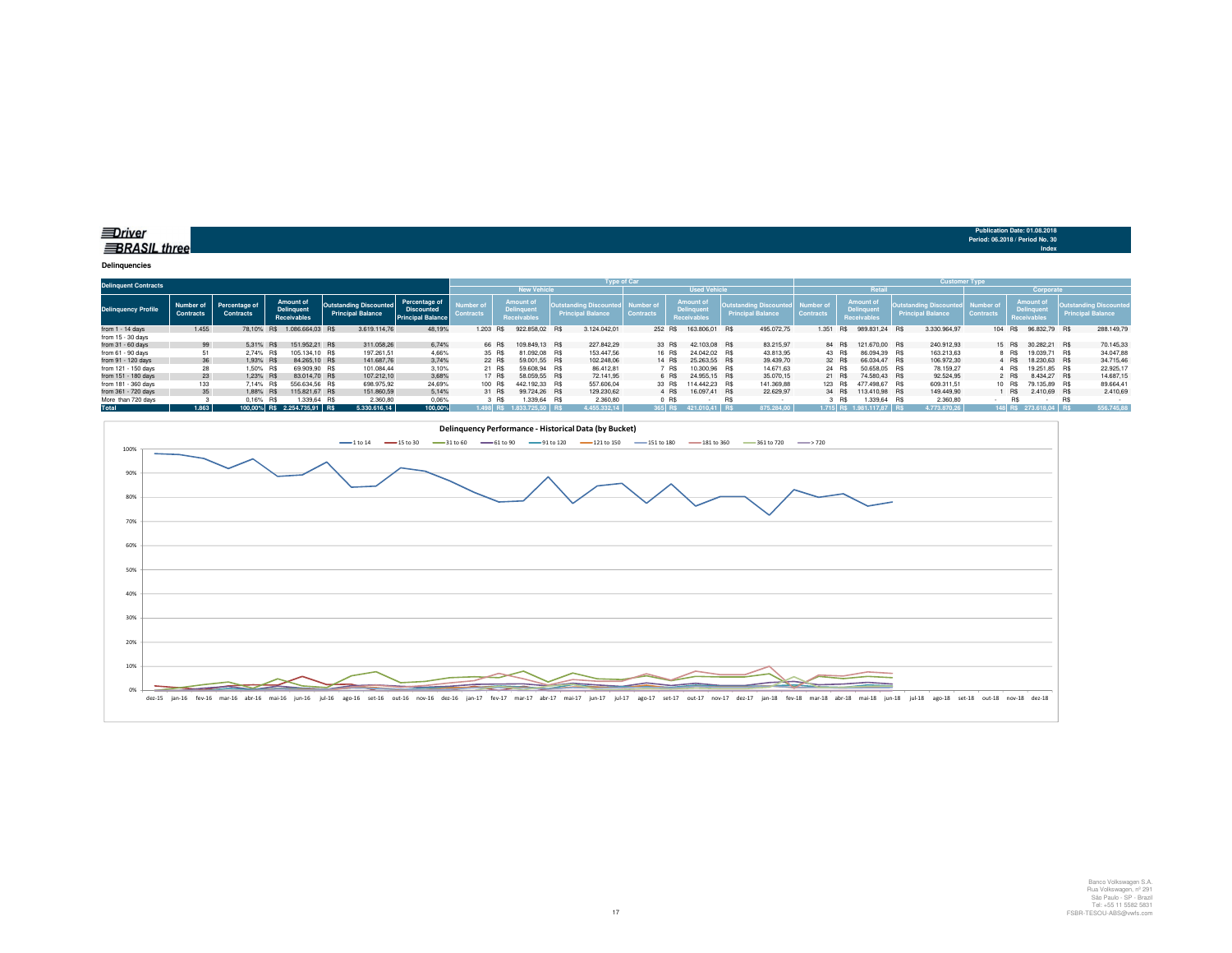

# **Recoveries**

| <b>Relevant Pool-Cut Data</b>      |                  |
|------------------------------------|------------------|
| Number of Contracts                | 59.260           |
| <b>Outstanding Nominal Balance</b> | 1.257.875.331.98 |

| (4)<br>Outstanding<br><b>Nominal Balance at</b><br>Day of Write Off | $(-)$<br><b>Prior</b><br>Transactions/<br><b>Negotiations</b> | $(-)$<br><b>Recoveries</b> | $($ -)                                 | $(=\)$<br>Discounts for   Current Outstanding<br>for Current Period Current Period Nominal Balance |
|---------------------------------------------------------------------|---------------------------------------------------------------|----------------------------|----------------------------------------|----------------------------------------------------------------------------------------------------|
| R\$                                                                 | R\$<br>$\overline{\phantom{a}}$                               | R\$                        | <b>R\$</b><br>$\overline{\phantom{a}}$ | R\$                                                                                                |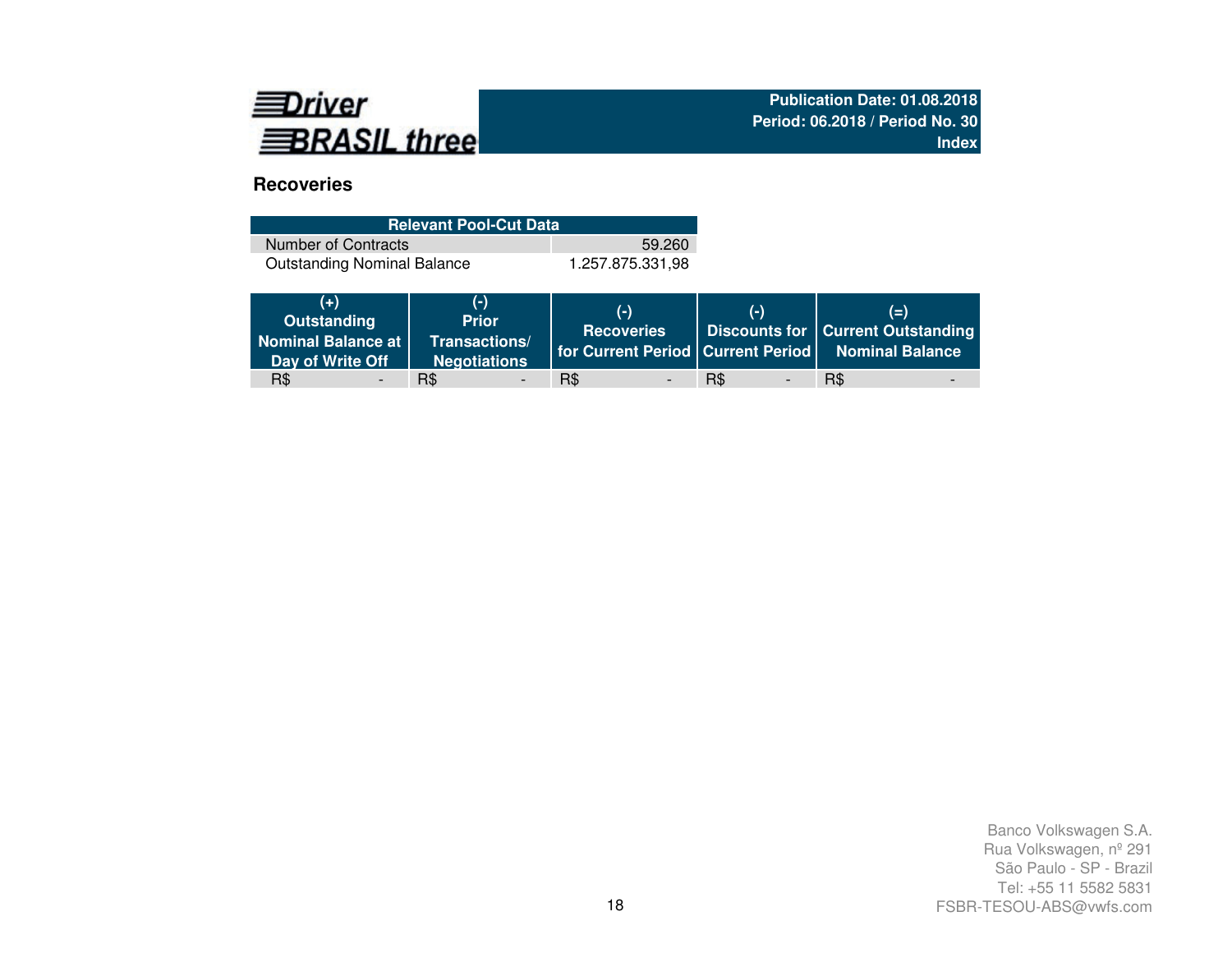**Pool Data I**

|                                                         |                               |                  | <b>Total Porfolio</b>                                                   |                                                                   |                  |        |                                                                            | <b>Tvpe of Car</b> |        |                                                                     |                  |         | <b>Customer Type</b>                                      |                  |                                                                |
|---------------------------------------------------------|-------------------------------|------------------|-------------------------------------------------------------------------|-------------------------------------------------------------------|------------------|--------|----------------------------------------------------------------------------|--------------------|--------|---------------------------------------------------------------------|------------------|---------|-----------------------------------------------------------|------------------|----------------------------------------------------------------|
|                                                         |                               |                  |                                                                         |                                                                   |                  |        | <b>New Vehicle</b>                                                         |                    |        | <b>Used Vehicle</b>                                                 |                  | Retail  |                                                           |                  | Corporate                                                      |
| <b>Distribution by</b><br><b>Contract Concentration</b> | Number of<br><b>Contracts</b> | <b>Contracts</b> | <b>Percentage of Outstanding Discounted</b><br><b>Principal Balance</b> | Percentage of<br><b>Discounted</b><br>Principal<br><b>Balance</b> | <b>Contracts</b> |        | Number of   Outstanding Discounted   Number of<br><b>Principal Balance</b> | <b>Contracts</b>   |        | <b>Outstanding Discounted</b> Number of<br><b>Principal Balance</b> | <b>Contracts</b> |         | <b>Outstanding Discounted</b><br><b>Principal Balance</b> | <b>Contracts</b> | Number of   Outstanding Discounted<br><b>Principal Balance</b> |
|                                                         | 6.232                         | 96.32% R\$       | 14,645,483,03                                                           | 95,76%                                                            | 5.189 R\$        |        | 12.562.766.77                                                              | 1.043 R\$          |        | 2.082.716.26                                                        | 5.964 R\$        |         | 13.791.677.10                                             | 268              | 853.806                                                        |
| $2 - 3$                                                 | 223                           | 3,45% R\$        | 591.673,43                                                              | 3,87%                                                             | 206 R\$          |        | 546.321,95                                                                 |                    | 17 R\$ | 45.351.48                                                           |                  | 141 R\$ | 355.794,33                                                | 82               | 235.879                                                        |
| $4 - 5$                                                 | 11                            | 0.17% R\$        | 43.784,92                                                               | 0,29%                                                             |                  | 11 R\$ | 43.784.92                                                                  |                    | 0 R\$  |                                                                     |                  | 0 R\$   | $\sim$                                                    |                  | 43.785                                                         |
| $6 - 10$                                                |                               | $0.06\%$ R\$     | 13.638.73                                                               | 0.09%                                                             |                  | 4 R\$  | 13.638.73                                                                  |                    | 0 R\$  |                                                                     |                  | $0$ R\$ |                                                           |                  | 13.639                                                         |
| >10                                                     |                               | $0.00\%$ R\$     |                                                                         | 0,00%                                                             |                  | 0 R\$  |                                                                            |                    | 0 R\$  |                                                                     |                  | $0$ R\$ |                                                           |                  |                                                                |
| <b>Total</b>                                            | 6.470                         | 100,00% R\$      | 15.294.580.11                                                           | 100,00%                                                           | 5.410 RS         |        | 13.166.512.37                                                              | $1.060$ RS         |        | 2.128.067.74                                                        | 6.105 RS         |         | 14.147.471.43                                             |                  | $365$ RS<br>1.147.108,68                                       |

|                                             |                           |                  | <b>Total Porfolio</b>                                            |                                                                   |                                      |        | <b>Type of Car</b>                                        |                                      |         |                                                           |                                      |         | <b>Customer Type</b>                                      |                                      |           |                                                           |
|---------------------------------------------|---------------------------|------------------|------------------------------------------------------------------|-------------------------------------------------------------------|--------------------------------------|--------|-----------------------------------------------------------|--------------------------------------|---------|-----------------------------------------------------------|--------------------------------------|---------|-----------------------------------------------------------|--------------------------------------|-----------|-----------------------------------------------------------|
|                                             |                           |                  |                                                                  |                                                                   |                                      |        | <b>New Vehicle</b>                                        |                                      |         | <b>Used Vehicle</b>                                       |                                      |         | Retail                                                    |                                      | Corporate |                                                           |
| <b>Distribution by largest</b><br>customers | Contract<br>Concentration | <b>Contracts</b> | Percentage of Outstanding Discounted<br><b>Principal Balance</b> | Percentage of<br><b>Discounted</b><br>Principal<br><b>Balance</b> | <b>Number of</b><br><b>Contracts</b> |        | <b>Outstanding Discounted</b><br><b>Principal Balance</b> | <b>Number of</b><br><b>Contracts</b> |         | <b>Outstanding Discounted</b><br><b>Principal Balance</b> | <b>Number of</b><br><b>Contracts</b> |         | <b>Outstanding Discounted</b><br><b>Principal Balance</b> | <b>Number of</b><br><b>Contracts</b> |           | <b>Outstanding Discounted</b><br><b>Principal Balance</b> |
|                                             |                           | 0.02% R\$        | 30.439,71                                                        | 0,20%                                                             |                                      | 1 R\$  | 30.439,71                                                 |                                      | 0 R\$   | $\sim$                                                    |                                      | R\$     | 30.439,71                                                 |                                      | 0 R\$     |                                                           |
|                                             |                           | 0.02% R\$        | 28.111,87                                                        | 0,18%                                                             |                                      | 1 R\$  | 28.111,87                                                 |                                      | $0$ R\$ |                                                           |                                      | $0$ R\$ |                                                           |                                      | 1 R\$     | 28.111,87                                                 |
|                                             |                           | 0,02% R\$        | 20.266,33                                                        | 0,13%                                                             |                                      | 1 R\$  | 20.266,33                                                 |                                      | 0 R\$   | $\sim$                                                    |                                      | R\$     | 20.266,33                                                 |                                      | 0 R\$     | $\sim$                                                    |
|                                             |                           | 0.02% R\$        | 19.257,18                                                        | 0,13%                                                             |                                      | 1 R\$  | 19.257,18                                                 |                                      | $0$ R\$ | ٠                                                         |                                      | 0 R\$   |                                                           |                                      | 1 R\$     | 19.257,18                                                 |
|                                             |                           | 0.02% R\$        | 16.587,83                                                        | 0,11%                                                             |                                      | 0 R\$  | $\sim$                                                    |                                      | 1 R\$   | 16.587,83                                                 |                                      | R\$     | 16.587,83                                                 |                                      | $0$ R\$   |                                                           |
|                                             |                           | 0.02% R\$        | 16.128,72                                                        | 0,11%                                                             |                                      | 1 R\$  | 16.128,72                                                 |                                      | 0 R\$   |                                                           |                                      | R\$     | 16.128,72                                                 |                                      | $0$ R\$   |                                                           |
|                                             |                           | 0.02% R\$        | 15.306,68                                                        | 0,10%                                                             |                                      | 1 R\$  | 15.306,68                                                 |                                      | 0 R\$   | $\sim$                                                    |                                      | R\$     | 15.306,68                                                 |                                      | $0$ R\$   | $\sim$                                                    |
|                                             |                           | 0.02% R\$        | 14.824,42                                                        | 0,10%                                                             |                                      | 1 R\$  | 14.824,42                                                 |                                      | 0 R\$   |                                                           |                                      | R\$     | 14.824,42                                                 |                                      | $0$ R\$   |                                                           |
|                                             |                           | 0.02% R\$        | 14.541,55                                                        | 0,10%                                                             |                                      | 1 R\$  | 14.541,55                                                 |                                      | 0 R\$   | $\sim$                                                    |                                      | R\$     | 14.541,55                                                 |                                      | $0$ R\$   |                                                           |
|                                             |                           | 0.02% R\$        | 14.017,26                                                        | 0,09%                                                             |                                      | 1 R\$  | 14.017,26                                                 |                                      | 0 R\$   |                                                           |                                      | R\$     | 14.017,26                                                 |                                      | $0$ R\$   |                                                           |
| 11                                          |                           | 0.02% R\$        | 13.797,28                                                        | 0,09%                                                             |                                      | 1 R\$  | 13.797,28                                                 |                                      | 0 R\$   | $\sim$                                                    |                                      | 0 R\$   | $\sim$ 100 $\pm$                                          |                                      | 1 R\$     | 13.797,28                                                 |
| 12                                          |                           | 0.02% R\$        | 12.635,27                                                        | 0,08%                                                             |                                      | 1 R\$  | 12.635,27                                                 |                                      | $0$ R\$ | $\overline{\phantom{a}}$                                  |                                      | R\$     | 12.635,27                                                 |                                      | $0$ R\$   |                                                           |
| 13                                          |                           | 0.02% R\$        | 12.605,82                                                        | 0,08%                                                             |                                      | 1 R\$  | 12.605,82                                                 |                                      | 0 R\$   | $\sim$                                                    |                                      | R\$     | 12.605,82                                                 |                                      | 0 R\$     | $\sim$                                                    |
| 14                                          |                           | 0.02% R\$        | 12.581,96                                                        | 0,08%                                                             |                                      | 1 R\$  | 12.581,96                                                 |                                      | $0$ R\$ |                                                           |                                      | R\$     | 12.581,96                                                 |                                      | $0$ R\$   |                                                           |
| 15                                          |                           | 0.02% R\$        | 12.418,09                                                        | 0,08%                                                             |                                      | 0 R\$  | $\sim$                                                    |                                      | R\$     | 12.418,09                                                 |                                      | 0 R\$   | $\sim$ 10 $\pm$                                           |                                      | 1 R\$     | 12.418,09                                                 |
| 16                                          |                           | 0.02% R\$        | 12.374,74                                                        | 0,08%                                                             |                                      | 1 R\$  | 12.374,74                                                 |                                      | 0 R\$   |                                                           |                                      | $0$ R\$ |                                                           |                                      | 1 R\$     | 12.374,74                                                 |
| 17                                          |                           | 0.05% R\$        | 11.991,45                                                        | 0,08%                                                             |                                      | 3 R\$  | 11.991,45                                                 |                                      | 0 R\$   | $\sim$                                                    |                                      | 0 R\$   | $\sim$                                                    |                                      | 3 R\$     | 11.991,45                                                 |
| 18                                          |                           | 0.02% R\$        | 11.882,61                                                        | 0,08%                                                             |                                      | 1 R\$  | 11.882,61                                                 |                                      | 0 R\$   | ٠                                                         |                                      | R\$     | 11.882,61                                                 |                                      | $0$ R\$   |                                                           |
| 19                                          |                           | 0.02% R\$        | 11.610,87                                                        | 0,08%                                                             |                                      | 1 R\$  | 11.610,87                                                 |                                      | 0 R\$   | $\sim$                                                    |                                      | R\$     | 11.610,87                                                 |                                      | 0 R\$     | $\sim$                                                    |
| 20                                          |                           | 0.02% R\$        | 11.522,84                                                        | 0,08%                                                             |                                      | 1 R\$  | 11.522,84                                                 |                                      | $0$ R\$ |                                                           |                                      | R\$     | 11.522,84                                                 |                                      | $0$ R\$   |                                                           |
| <b>Total 1 - 20</b>                         | 22                        | 0,34% R\$        | 312.902,48                                                       | 2,05%                                                             |                                      | 20 R\$ | 283.896,56                                                |                                      | $2$ RS  | 29.005,92                                                 |                                      | 14 R\$  | 214.951,87                                                |                                      | 8 RS      | 97.950,61                                                 |

**Total 6.470 100,00% R\$ 15.294.580,11 100,00%**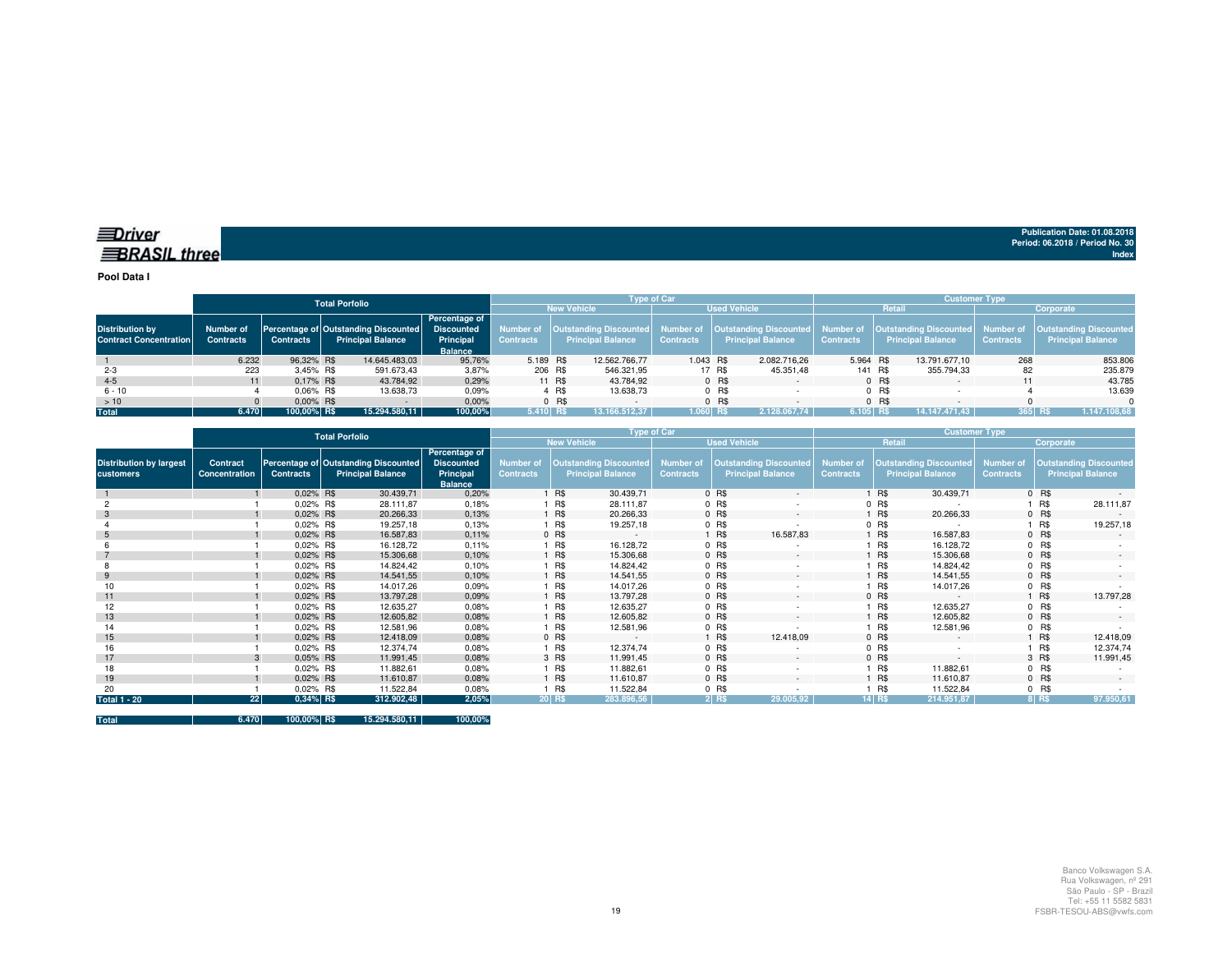#### **Pool Data II**

|                                                                                    |                               |                  | <b>Total Porfolio</b>                                           |                                                                          |                               |                                                    | <b>Type of Car</b>            |                                                                     |                  |               | <b>Customer Type</b>                                                |                  |           |                                                           |
|------------------------------------------------------------------------------------|-------------------------------|------------------|-----------------------------------------------------------------|--------------------------------------------------------------------------|-------------------------------|----------------------------------------------------|-------------------------------|---------------------------------------------------------------------|------------------|---------------|---------------------------------------------------------------------|------------------|-----------|-----------------------------------------------------------|
|                                                                                    |                               |                  |                                                                 |                                                                          |                               | <b>New Vehicle</b>                                 |                               | <b>Used Vehicle</b>                                                 |                  | <b>Retail</b> |                                                                     |                  | Corporate |                                                           |
| <b>Distribution by</b><br><b>Outstanding Disounted</b><br><b>Principal Balance</b> | Number of<br><b>Contracts</b> | <b>Contracts</b> | Percentage of Oustanding Discounted<br><b>Principal Balance</b> | Percentage of<br><b>Discounted</b><br><b>Principal</b><br><b>Balance</b> | Number of<br><b>Contracts</b> | Outstanding Discounted<br><b>Principal Balance</b> | Number of<br><b>Contracts</b> | <b>Outstanding Discounted</b> Number of<br><b>Principal Balance</b> | <b>Contracts</b> |               | <b>Outstanding Discounted</b> Number of<br><b>Principal Balance</b> | <b>Contracts</b> |           | <b>Outstanding Discounted</b><br><b>Principal Balance</b> |
| $\leq$ = 5000.00                                                                   | 6.087                         | 94.08% R\$       | 12.651.669.72                                                   | 82.72%                                                                   | 5.065 R\$                     | 10.783.623.90                                      | 1.022 R\$                     | 1.868.045.82                                                        | 5.765 R\$        |               | 11.830.792.13                                                       | 322 R\$          |           | 820.877.59                                                |
| 5000.01 < 10000.00                                                                 | 354                           | 5.47% R\$        | 2.236.312.56                                                    | 14.62%                                                                   | 320 R\$                       | 2.026.358.87                                       |                               | 34 R\$<br>209.953.69                                                | 316 R\$          |               | 1.996.040.63                                                        |                  | 38 R\$    | 240.271.93                                                |
| 10000.01 < 15000.00                                                                | 22                            | 0.34% R\$        | 260.499.51                                                      | 1.70%                                                                    |                               | 19 R\$<br>227.019.11                               |                               | 3 R\$<br>33,480.40                                                  |                  | 19 R\$        | 221.909.40                                                          |                  | 3 R\$     | 38.590,11                                                 |
| 15000.01 < 20000.00                                                                |                               | $0.06\%$ R\$     | 67.280.41                                                       | 0.44%                                                                    |                               | 3 R\$<br>50.692.58                                 |                               | <b>R\$</b><br>16.587.83                                             |                  | 3 R\$         | 48.023.23                                                           |                  | R\$       | 19.257.18                                                 |
| 20000.01 < 25000.00                                                                |                               | $0.02\%$ R\$     | 20.266.33                                                       | 0.13%                                                                    |                               | R\$<br>20.266.33                                   |                               | $0$ R\$<br>$\sim$                                                   |                  | <b>R\$</b>    | 20.266.33                                                           | <b>COL</b>       | R\$       | $\sim$                                                    |
| 25000.01 < 30000.00                                                                |                               | $0.02\%$ R\$     | 28.111.87                                                       | 0.18%                                                                    |                               | R\$<br>28.111.87                                   |                               | 0 R\$<br>. .                                                        |                  | R\$           |                                                                     |                  | R\$       | 28.111.87                                                 |
| 30000.01 < 40000.00                                                                |                               | $0.02\%$ R\$     | 30.439.71                                                       | 0,20%                                                                    |                               | R\$<br>30.439.71                                   |                               | 0 R\$<br>$\overline{\phantom{a}}$                                   |                  | R\$           | 30.439,71                                                           | $\sim$           | R\$       | $\sim$                                                    |
| 40000.01 < 50000.00                                                                |                               | $0.00\%$ R\$     |                                                                 | 0,00%                                                                    |                               |                                                    |                               |                                                                     |                  |               |                                                                     |                  |           |                                                           |
| 50000.01 < 60000.00                                                                |                               | $0.00\%$ R\$     |                                                                 | $0.00\%$                                                                 |                               |                                                    |                               |                                                                     |                  |               |                                                                     |                  |           |                                                           |
| <b>Total</b>                                                                       | 6.470                         | 100.00% R\$      | 15.294.580.11                                                   | 100,00%                                                                  | 5.410 RS                      | 13.166.512.37                                      | 1.060 RS                      | 2.128.067.74                                                        | 6.105 R\$        |               | 14.147.471.43                                                       | $365$ RS         |           | 1.147.108.68                                              |

| <b>Statistics</b>                                |            |           |
|--------------------------------------------------|------------|-----------|
| Minimum Outstanding Discounted Principal Balance | <b>R\$</b> | 52.49     |
| Maximum Outstanding Discounted Principal Balance | R\$        | 30.439.71 |
| Average Outstanding Discounted Principal Balance | R\$        | 2.363.92  |

|                                                                                  |                               |                  | <b>Total Porfolio</b>                                           |                                                                   |                                      |                                                    | <b>Type of Car</b>            |                                                    |                                      |                                             | <b>Customer Type</b>          |                                                    |
|----------------------------------------------------------------------------------|-------------------------------|------------------|-----------------------------------------------------------------|-------------------------------------------------------------------|--------------------------------------|----------------------------------------------------|-------------------------------|----------------------------------------------------|--------------------------------------|---------------------------------------------|-------------------------------|----------------------------------------------------|
|                                                                                  |                               |                  |                                                                 |                                                                   |                                      | <b>New Vehicle</b>                                 |                               | <b>Used Vehicle</b>                                |                                      | Retail                                      |                               | Corporate                                          |
| <b>Distribution by Original</b><br><b>Discounted Principal</b><br><b>Balance</b> | Number of<br><b>Contracts</b> | <b>Contracts</b> | Percentage of Oustanding Discounted<br><b>Principal Balance</b> | Percentage of<br><b>Discounted</b><br>Principal<br><b>Balance</b> | <b>Number of</b><br><b>Contracts</b> | Outstanding Discounted<br><b>Principal Balance</b> | Number of<br><b>Contracts</b> | Outstanding Discounted<br><b>Principal Balance</b> | <b>Number of</b><br><b>Contracts</b> | Outstanding Discounted<br>Principal Balance | Number of<br><b>Contracts</b> | <b>Outstanding Discounted</b><br>Principal Balance |
| $\leq$ 5000.00                                                                   |                               | $0.05\%$ R\$     | 1.172,30                                                        | 0.01%                                                             |                                      | R\$<br>173.10                                      |                               | 999.20<br>2 R\$                                    |                                      | 1.172.30<br>3 R\$                           |                               | $0$ R\$                                            |
| 5000.01 < 10000.00                                                               | 104                           | 1.61% R\$        | 75,600.43                                                       | 0,49%                                                             |                                      | 48 R\$<br>29.223.48                                | 56 R\$                        | 46.376.95                                          |                                      | 103 R\$<br>75.103.76                        |                               | R\$<br>496,67                                      |
| 10000.01 < 15000.00                                                              | 551                           | 8.52% R\$        | 610.056.87                                                      | 3,99%                                                             | 323 R\$                              | 320.289.35                                         | 228 R\$                       | 289.767.52                                         | 544 R\$                              | 602.383.55                                  |                               | 7 R\$<br>7.673.32                                  |
| 15000.01 < 20000.00                                                              | 1.402                         | 21.67% R\$       | 2.072.601.56                                                    | 13,55%                                                            | 1.047 R\$                            | 1.439.268.59                                       | 355 R\$                       | 633.332.97                                         | 1.369 R\$                            | 2.011.444.66                                |                               | 33 R\$<br>61.156,90                                |
| 20000.01 < 25000.00                                                              | 1.683                         | 26,01% R\$       | 3.634.537.58                                                    | 23.76%                                                            | 1.443 R\$                            | 3.081.354.94                                       | 240 R\$                       | 553.182.64                                         | 1.609 R\$                            | 3.460.491.73                                |                               | 74 R\$<br>174.045.85                               |
| 25000.01 < 30000.00                                                              | 1.321                         | 20.42% R\$       | 3.535.033.95                                                    | 23.11%                                                            | 1.226 R\$                            | 3.264.989.09                                       | 95 R\$                        | 270.044.86                                         | 1.230 R\$                            | 3.288.948.59                                |                               | 91 R\$<br>246.085,36                               |
| 30000.01 < 40000.00                                                              | 992                           | 15.33% R\$       | 3.293.442.99                                                    | 21,53%                                                            | 933 R\$                              | 3.091.906.13                                       | 59 R\$                        | 201.536.86                                         | 882 R\$                              | 2.906.375.71                                | 110 R\$                       | 387.067,28                                         |
| 40000.01 < 50000.00                                                              | 261                           | 4.03% R\$        | 1.136.420.02                                                    | 7,43%                                                             | 245 R\$                              | 1.057.661.18                                       |                               | 16 R\$<br>78.758.84                                |                                      | 236 R\$<br>1.033.267.09                     |                               | 25 R\$<br>103.152.93                               |
| 50000.01 < 60000.00                                                              | 83                            | 1,28% R\$        | 430.715.15                                                      | 2,82%                                                             |                                      | 79 R\$<br>404.419.18                               |                               | 4 R\$<br>26.295.97                                 |                                      | 73 R\$<br>371.912.10                        |                               | 10 R\$<br>58.803,05                                |
| 60000.01 < 70000.00                                                              | 31                            | 0.48% R\$        | 203.369.69                                                      | 1.33%                                                             |                                      | 29 R\$<br>194.903.23                               |                               | 2 R\$<br>8.466.46                                  |                                      | 28 R\$<br>190.050.86                        |                               | 3 R\$<br>13.318,83                                 |
| 70000.01 < 80000.00                                                              | 20                            | 0.31% R\$        | 126,741.26                                                      | 0.83%                                                             |                                      | 19 R\$<br>124.031.68                               |                               | 1 R\$<br>2.709.58                                  |                                      | 13 R\$<br>89.401.29                         |                               | 7 R\$<br>37.339.97                                 |
| >80000,00                                                                        | 19                            | 0.29% R\$        | 174.888,31                                                      | 1.14%                                                             |                                      | 17 R\$<br>158.292.42                               |                               | 2 R\$<br>16.595.89                                 |                                      | 15 R\$<br>116.919.79                        |                               | 4 R\$<br>57.968,52                                 |
| <b>Total</b>                                                                     | 6.470                         | 100.00% R\$      | 15.294.580.11                                                   | 100,00%                                                           | 5.410 RS                             | 13.166.512.37                                      | $1.060$ RS                    | 2.128.067.74                                       | 6.105 R\$                            | 14.147.471.43                               | 365 R\$                       | 1.147.108,68                                       |

| <b>Statistics</b>                |     |            |
|----------------------------------|-----|------------|
| Minimum Original Nominal Balance | R\$ | 2.652.60   |
| Maximum Original Nominal Balance | R\$ | 329.161.20 |
| Average Original Nominal Balance | R\$ | 32.411.56  |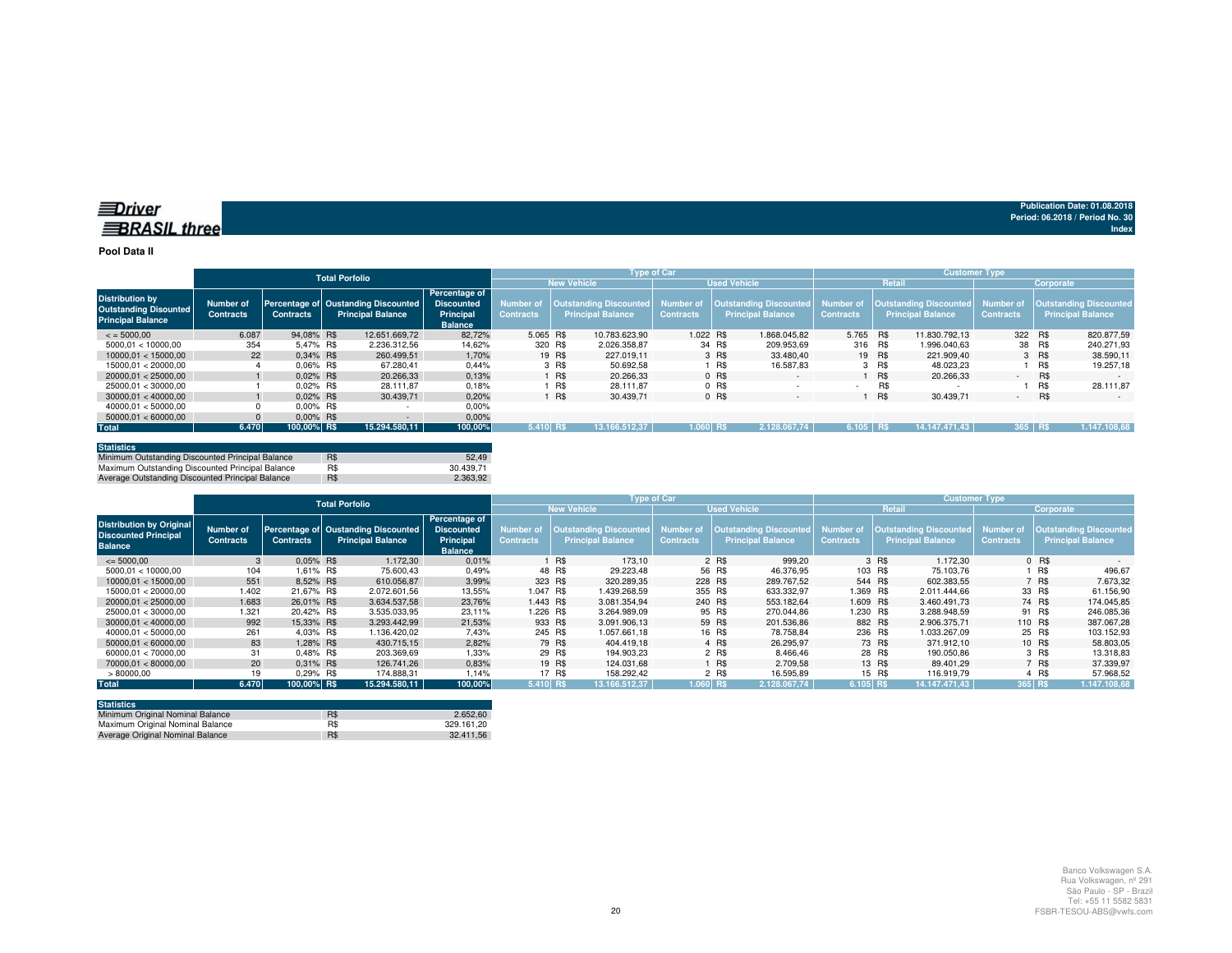| ≡∪rıver             |  |
|---------------------|--|
| <b>∃BRASIL thre</b> |  |

#### **Pool Data III**

|                                 |                  |                  | <b>Total Porfolio</b> |                                     |                   |                  |     | <b>Type of Car</b>       |                  |       |                          |                  | <b>Customer Type</b>     |                  |                                                                                                                                            |
|---------------------------------|------------------|------------------|-----------------------|-------------------------------------|-------------------|------------------|-----|--------------------------|------------------|-------|--------------------------|------------------|--------------------------|------------------|--------------------------------------------------------------------------------------------------------------------------------------------|
|                                 |                  |                  |                       |                                     |                   |                  |     | <b>New Vehicle</b>       |                  |       | <b>Used Vehicle</b>      |                  | Retail                   |                  | Corporate                                                                                                                                  |
|                                 |                  |                  |                       |                                     | Percentage of     |                  |     |                          |                  |       |                          |                  |                          |                  |                                                                                                                                            |
| <b>Distribution by Original</b> | Number of        |                  |                       | Percentage of Oustanding Discounted | <b>Discounted</b> |                  |     |                          |                  |       |                          |                  |                          |                  | Number of  Outstanding Discounted  Number of  Outstanding Discounted  Number of  Outstanding Discounted  Number of  Outstanding Discounted |
| <b>Term</b>                     | <b>Contracts</b> | <b>Contracts</b> |                       | <b>Principal Balance</b>            | Principal         | <b>Contracts</b> |     | <b>Principal Balance</b> | <b>Contracts</b> |       | <b>Principal Balance</b> | <b>Contracts</b> | <b>Principal Balance</b> | <b>Contracts</b> | <b>Principal Balance</b>                                                                                                                   |
|                                 |                  |                  |                       |                                     | <b>Balance</b>    |                  |     |                          |                  |       |                          |                  |                          |                  |                                                                                                                                            |
| $01 - 12$                       |                  |                  |                       |                                     |                   |                  |     |                          |                  |       |                          |                  |                          |                  |                                                                                                                                            |
| $13 - 24$                       |                  | $0.03\%$ R\$     |                       | 3.021,41                            | 0,02%             |                  | R\$ | 1.709.80                 |                  | , R\$ | 1.311,61                 |                  | 3.021                    |                  | $\Omega$                                                                                                                                   |
| $25 - 36$                       | 2.274            | 35.15% R\$       |                       | 4.275.719.81                        | 27.96%            | 1.876 R\$        |     | 3.613.897,65             | 398 R\$          |       | 661.822.16               | 2.058            | 3.629.203                | 216              | 646.517                                                                                                                                    |
| 37 - 48                         | 2.720            | 42.04% R\$       |                       | 7.661.664,61                        | 50,09%            | 2.181 R\$        |     | 6.497.761.24             | 539 R\$          |       | 1.163.903,37             | 2.594            | 7.250.636                | 126              | 411.029                                                                                                                                    |
| $49 - 60$                       | 1.474            | 22.78% R\$       |                       | 3.354.174.28                        | 21.93%            | 1.352 R\$        |     | 3.053.143.68             | 122 R\$          |       | 301.030.60               | 1.451            | 3.264.611                | 23               | 89.563                                                                                                                                     |
| <b>Total</b>                    | 6.470            | 100,00% R\$      |                       | 15.294.580,11                       | 100,00%           | $5.410$ R\$      |     | 13.166.512.37            | 1.060 R\$        |       | 2.128.067.74             | $6.105$ R\$      | 14.147.471.43            | 365 R\$          | 1.147.108,68                                                                                                                               |
|                                 |                  |                  |                       |                                     |                   |                  |     |                          |                  |       |                          |                  |                          |                  |                                                                                                                                            |

| <b>Statistics</b>              |      |
|--------------------------------|------|
| Minimum Original Term          |      |
| Maximum Original Term          |      |
| Weighted Average Original Term | 46.5 |

|                        |                  | <b>Total Porfolio</b> |  |                                     |                                    |                    | <b>Type of Car</b> |                          |                     |                   |              |                  | <b>Customer Type</b>                                                                                                                       |               |                  |       |                   |  |
|------------------------|------------------|-----------------------|--|-------------------------------------|------------------------------------|--------------------|--------------------|--------------------------|---------------------|-------------------|--------------|------------------|--------------------------------------------------------------------------------------------------------------------------------------------|---------------|------------------|-------|-------------------|--|
|                        |                  |                       |  |                                     |                                    | <b>New Vehicle</b> |                    |                          | <b>Used Vehicle</b> |                   |              |                  | <b>Retail</b>                                                                                                                              | Corporate     |                  |       |                   |  |
| <b>Distribution by</b> | Number of        |                       |  | Percentage of Oustanding Discounted | Percentage of<br><b>Discounted</b> |                    |                    |                          |                     |                   |              |                  | Number of  Outstanding Discounted  Number of  Outstanding Discounted  Number of  Outstanding Discounted  Number of  Outstanding Discounted |               |                  |       |                   |  |
| <b>Remaining Term</b>  | <b>Contracts</b> | <b>Contracts</b>      |  | <b>Principal Balance</b>            | Principal<br><b>Balance</b>        | <b>Contracts</b>   |                    | <b>Principal Balance</b> | <b>Contracts</b>    | Principal Balance |              | <b>Contracts</b> | <b>Principal Balance</b>                                                                                                                   |               | <b>Contracts</b> |       | Principal Balance |  |
| $01 - 12$              | 6.446            | 99.63% R\$            |  | 15.017.093.13                       | 98,19%                             | 5.391 R\$          |                    | 12.938.214.88            | 1.055 R\$           |                   | 2.078.878.25 | 6.083 R\$        |                                                                                                                                            | 13.891.301.96 | 363 R\$          |       | 1.125.791,17      |  |
| $13 - 24$              | 24               | 0.37% R\$             |  | 277.486,98                          | 1,81%                              |                    | 19 R\$             | 228.297,49               |                     | 5 R\$             | 49.189.49    | 22 R\$           |                                                                                                                                            | 256.169.47    |                  | 2 R\$ | 21.317,51         |  |
| $25 - 36$              |                  | $0.00\%$ R\$          |  | $\sim$                              | 0,00%                              |                    |                    |                          |                     |                   |              |                  |                                                                                                                                            |               |                  |       |                   |  |
| $37 - 48$              |                  |                       |  |                                     |                                    |                    |                    |                          |                     |                   |              |                  |                                                                                                                                            |               |                  |       |                   |  |
| $49 - 60$              |                  |                       |  |                                     |                                    |                    |                    |                          |                     |                   |              |                  |                                                                                                                                            |               |                  |       |                   |  |
| Total                  | 6.470            | 100,00% R\$           |  | 15.294.580,11                       | 100,00%                            | 5.410 RS           |                    | 13.166.512.37            | $1.060$ R\$         |                   | 2.128.067.74 | 6.105 RS         |                                                                                                                                            | 14.147.471.43 | 365 R\$          |       | 1.147.108,68      |  |
|                        |                  |                       |  |                                     |                                    |                    |                    |                          |                     |                   |              |                  |                                                                                                                                            |               |                  |       |                   |  |

| <b>Statistics</b>               |  |
|---------------------------------|--|
| Minimum Remaining Term          |  |
| Maximum Remaining Term          |  |
| Weighted Average Remaining Term |  |
|                                 |  |

|                                            |                               |                  | <b>Total Porfolio</b>                                           |                                                                   |                               |                          | <b>Type of Car</b> |                                                                                                                                                            | <b>Customer Type</b> |                          |                  |                       |  |  |  |
|--------------------------------------------|-------------------------------|------------------|-----------------------------------------------------------------|-------------------------------------------------------------------|-------------------------------|--------------------------|--------------------|------------------------------------------------------------------------------------------------------------------------------------------------------------|----------------------|--------------------------|------------------|-----------------------|--|--|--|
|                                            |                               |                  |                                                                 |                                                                   |                               | <b>New Vehicle</b>       |                    | <b>Used Vehicle</b>                                                                                                                                        |                      | <b>Retail</b>            | Corporate        |                       |  |  |  |
| <b>Distribution by</b><br><b>Seasoning</b> | Number of<br><b>Contracts</b> | <b>Contracts</b> | Percentage of Oustanding Discounted<br><b>Principal Balance</b> | Percentage of<br><b>Discounted</b><br>Principal<br><b>Balance</b> | Number of<br><b>Contracts</b> | <b>Principal Balance</b> | <b>Contracts</b>   | Outstanding Discounted   Number of   Outstanding Discounted   Number of   Outstanding Discounted   Number of   Outstanding Discounted<br>Principal Balance | <b>Contracts</b>     | <b>Principal Balance</b> | <b>Contracts</b> | Principal Balance     |  |  |  |
| $01 - 12$                                  |                               |                  |                                                                 |                                                                   |                               |                          |                    |                                                                                                                                                            |                      |                          |                  |                       |  |  |  |
| $13 - 24$                                  |                               | $0.12\%$ R\$     | 69.091,82                                                       | 0,45%                                                             |                               | 5 R\$<br>49.255.26       |                    | 3 R\$<br>19.836,56                                                                                                                                         |                      | 8 R\$<br>69.091.82       |                  | $0$ R\$               |  |  |  |
| $25 - 36$                                  | 2.284                         | 35.30% R\$       | 4.373.143.82                                                    | 28,59%                                                            | 1.883 R\$                     | 3.685.062,09             | 401 R\$            | 688.081,73                                                                                                                                                 | 2.066 R\$            | 3.706.688.28             |                  | 666.455,54<br>218 R\$ |  |  |  |
| $37 - 48$                                  | 2.711                         | 41.90% R\$       | 7.575.264.77                                                    | 49.53%                                                            | 2.176 R\$                     | 6.445.803,63             | 535 R\$            | 1.129.461.14                                                                                                                                               | 2.586 R\$            | 7.170.377.14             |                  | 125 R\$<br>404.887,63 |  |  |  |
| $49 - 60$                                  | 1.467                         | 22.67% R\$       | 3.277.079.70                                                    | 21,43%                                                            | 1.346 R\$                     | 2.986.391,39             | 121 R\$            | 290.688.31                                                                                                                                                 | 1.445 R\$            | 3.201.314,19             |                  | 22 R\$<br>75.765,51   |  |  |  |
| $61 - 72$                                  |                               |                  |                                                                 |                                                                   |                               |                          |                    |                                                                                                                                                            |                      |                          |                  |                       |  |  |  |
| <b>Total</b>                               | 6.470                         | 100,00% R\$      | 15.294.580,11                                                   | 100,00%                                                           | $5.410$ R\$                   | 13.166.512.37            | 1.060 R\$          | 2.128.067,74                                                                                                                                               | 6.105 R\$            | 14.147.471,43            | 365 R\$          | 1.147.108,68          |  |  |  |
|                                            |                               |                  |                                                                 |                                                                   |                               |                          |                    |                                                                                                                                                            |                      |                          |                  |                       |  |  |  |

| <b>Statistics</b>                 |      |
|-----------------------------------|------|
| Minimum Seasoning                 | 33   |
| Maximum Seasoning                 | 60   |
| <b>Weighted Average Seasoning</b> | 42.9 |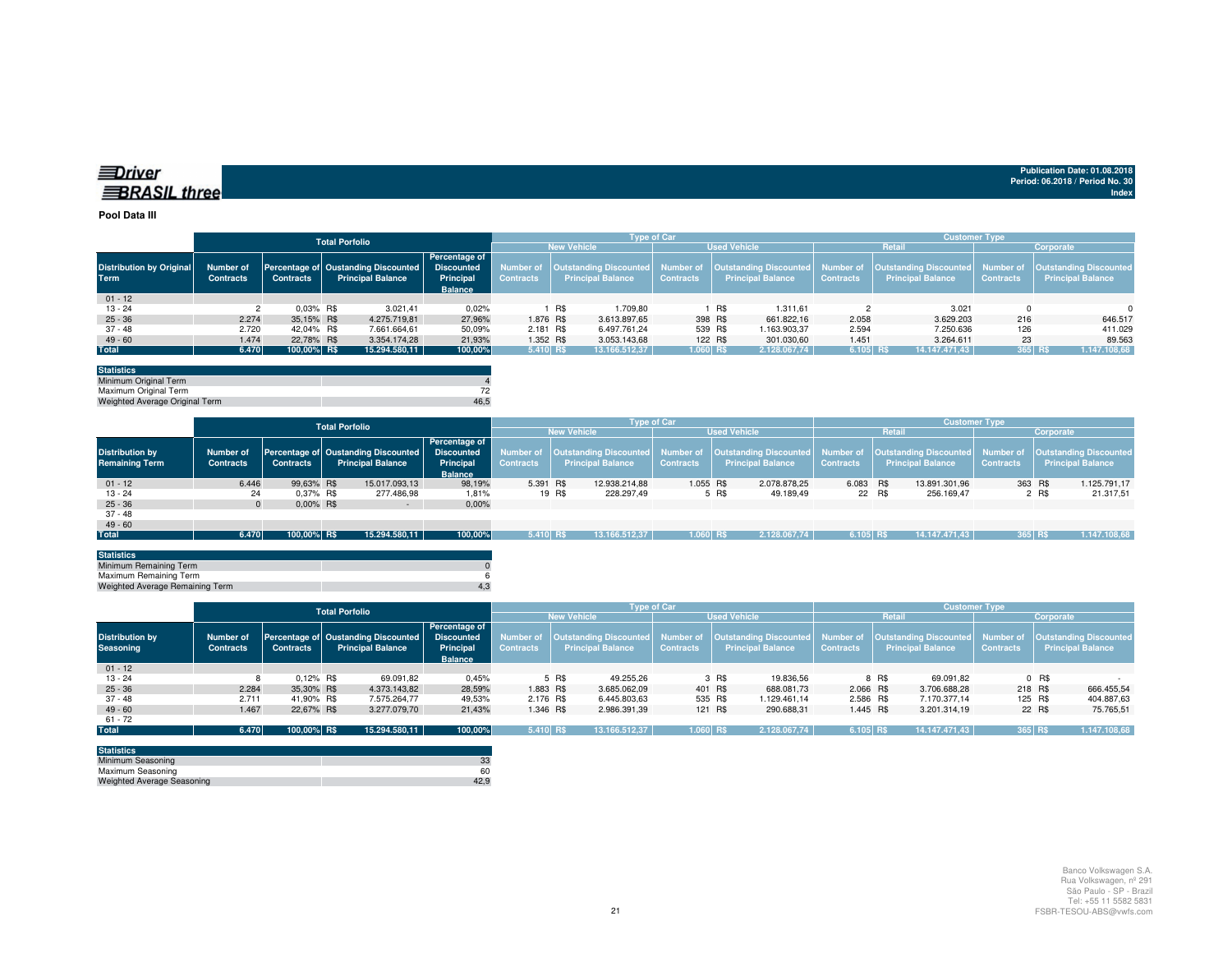#### *<u>IDriver</u>* **BRASIL** three

**Publication Date: 01.08.2018Period: 06.2018 / Period No. 30 Index**

**Pool Data IV**

|                              |                               |                  | <b>Total Porfolio</b>                                            |                                                                   |                  |                      | <b>Type of Car</b> |                            |                  | <b>Customer Type</b>                                                                                                                       |               |                  |                                                                |  |  |  |
|------------------------------|-------------------------------|------------------|------------------------------------------------------------------|-------------------------------------------------------------------|------------------|----------------------|--------------------|----------------------------|------------------|--------------------------------------------------------------------------------------------------------------------------------------------|---------------|------------------|----------------------------------------------------------------|--|--|--|
|                              |                               |                  |                                                                  |                                                                   |                  | <b>New Vehicle</b>   |                    | <b>Used Vehicle</b>        |                  |                                                                                                                                            | <b>Retail</b> | Corporate        |                                                                |  |  |  |
| <b>Distribution by brand</b> | Number of<br><b>Contracts</b> | <b>Contracts</b> | Percentage of Outstanding Discounted<br><b>Principal Balance</b> | Percentage of<br><b>Discounted</b><br>Principal<br><b>Balance</b> | <b>Contracts</b> | Principal Balance    | <b>Contracts</b>   | <b>Principal Balance</b>   | <b>Contracts</b> | Number of   Outstanding Discounted   Number of   Outstanding Discounted   Number of   Outstanding Discounted  <br><b>Principal Balance</b> |               | <b>Contracts</b> | Number of   Outstanding Discounted<br><b>Principal Balance</b> |  |  |  |
| <b>AUDI</b>                  | 87                            | 1.34% R\$        | 320.199,35                                                       | 2,09%                                                             |                  | 84 R\$<br>312.029,93 |                    | 3 R\$                      | 8.169.42         | 81 R\$                                                                                                                                     | 298.073.51    |                  | 22.125.84<br>6 R\$                                             |  |  |  |
| <b>SEAT</b>                  |                               |                  |                                                                  |                                                                   |                  |                      |                    |                            |                  |                                                                                                                                            |               |                  |                                                                |  |  |  |
| VW C&L                       | 5.951                         | 91.98% R\$       | 14.100.270.53                                                    | 92.19%                                                            | 5.309 R\$        | 12.810.197.50        |                    | 642 R\$<br>1.290.073.03    |                  | 5.600 R\$                                                                                                                                  | 13.006.598.53 |                  | 351 R\$<br>1.093.672,00                                        |  |  |  |
| OTHER BRANDS                 | 432                           | 6.68% R\$        | 874.110.23                                                       | 5.72%                                                             |                  | 17 R\$<br>44.284.94  |                    | 415 R\$<br>829.825.29      |                  | 424 R\$                                                                                                                                    | 842.799.39    |                  | 8 R\$<br>31.310.84                                             |  |  |  |
| Total                        | 6.470                         | 100.00% R\$      | 15.294.580.11                                                    | 100,00%                                                           | 5.410 RS         | 13.166.512.37        |                    | $1.060$ RS<br>2.128.067.74 |                  | $6.105$ RS                                                                                                                                 | 14.147.471.43 | 365 R\$          | 1.147.108,68                                                   |  |  |  |
|                              |                               |                  |                                                                  |                                                                   |                  |                      |                    |                            |                  |                                                                                                                                            |               |                  |                                                                |  |  |  |

|                                                             |                               |                  | <b>Total Porfolio</b>                                            | Type of Car                                                       |                                      |                                                           |                                      |         |                                                           | <b>Customer Type</b>                 |         |                                                           |                                      |            |                                                           |
|-------------------------------------------------------------|-------------------------------|------------------|------------------------------------------------------------------|-------------------------------------------------------------------|--------------------------------------|-----------------------------------------------------------|--------------------------------------|---------|-----------------------------------------------------------|--------------------------------------|---------|-----------------------------------------------------------|--------------------------------------|------------|-----------------------------------------------------------|
|                                                             |                               |                  |                                                                  |                                                                   |                                      | <b>New Vehicle</b>                                        |                                      |         | <b>Used Vehicle</b>                                       |                                      | Retail  |                                                           | Corporate                            |            |                                                           |
| <b>Distribution by</b><br>Geographic<br><b>Distribution</b> | Number of<br><b>Contracts</b> | <b>Contracts</b> | Percentage of Outstanding Discounted<br><b>Principal Balance</b> | Percentage of<br><b>Discounted</b><br>Principal<br><b>Balance</b> | <b>Number of</b><br><b>Contracts</b> | <b>Outstanding Discounted</b><br><b>Principal Balance</b> | <b>Number of</b><br><b>Contracts</b> |         | <b>Outstanding Discounted</b><br><b>Principal Balance</b> | <b>Number of</b><br><b>Contracts</b> |         | <b>Outstanding Discounted</b><br><b>Principal Balance</b> | <b>Number of</b><br><b>Contracts</b> |            | <b>Outstanding Discounted</b><br><b>Principal Balance</b> |
| AC                                                          | 29                            | 0,45% R\$        | 69.697,27                                                        | 0,46%                                                             |                                      | 25 R\$<br>58.820,95                                       |                                      | 4 R\$   | 10.876,32                                                 |                                      | 28 R\$  | 68.707,59                                                 |                                      | 1 R\$      | 989,68                                                    |
| AL                                                          | 81                            | 1,25% R\$        | 188.720,25                                                       | 1,23%                                                             |                                      | 69 R\$<br>167.701,51                                      |                                      | 12 R\$  | 21.018,74                                                 | 80                                   | R\$     | 160.608,38                                                |                                      | R\$        | 28.111,87                                                 |
| AM                                                          | 48                            | 0,74% R\$        | 120.537,56                                                       | 0,79%                                                             |                                      | 43 R\$<br>111.214,08                                      |                                      | 5 R\$   | 9.323,48                                                  |                                      | 38 R\$  | 93.562,33                                                 |                                      | 10 R\$     | 26.975,23                                                 |
| AP                                                          | 29                            | 0.45% R\$        | 74.131.18                                                        | 0,48%                                                             |                                      | 29 R\$<br>74.131.18                                       |                                      | 0 R\$   | ٠.                                                        | 28                                   | R\$     | 72.397,45                                                 |                                      | R\$        | 1.733,73                                                  |
| BA                                                          | 302                           | 4,67% R\$        | 649.290,69                                                       | 4,25%                                                             | 263 R\$                              | 572.829,59                                                |                                      | 39 R\$  | 76.461,10                                                 | 291                                  | R\$     | 602.462,49                                                |                                      | 11 R\$     | 46.828,20                                                 |
| СE                                                          | 199                           | 3,08% R\$        | 455.092,60                                                       | 2,98%                                                             |                                      | 169 R\$<br>392.279,19                                     |                                      | 30 R\$  | 62.813,41                                                 | 194                                  | R\$     | 439.758,71                                                |                                      | 5 R\$      | 15.333,89                                                 |
| DF                                                          | 145                           | 2.24% R\$        | 391.137,33                                                       | 2,56%                                                             |                                      | 142 R\$<br>387.557,72                                     |                                      | 3 R\$   | 3.579,61                                                  | 140 R\$                              |         | 373.911,15                                                |                                      | 5 R\$      | 17.226,18                                                 |
| <b>ES</b>                                                   | 101                           | 1.56% R\$        | 262.645.04                                                       | 1.72%                                                             |                                      | 86 R\$<br>224.683,29                                      |                                      | 15 R\$  | 37.961,75                                                 | 96                                   | R\$     | 245.778,45                                                |                                      | 5 R\$      | 16.866,59                                                 |
| GO                                                          | 295                           | 4,56% R\$        | 684.228.07                                                       | 4,47%                                                             | 242 R\$                              | 587.587,97                                                |                                      | 53 R\$  | 96.640,10                                                 | 276 R\$                              |         | 628.322,16                                                |                                      | 19 R\$     | 55.905,91                                                 |
| MA                                                          | 116                           | 1,79% R\$        | 322.537.85                                                       | 2,11%                                                             | 113 R\$                              | 314.987,01                                                |                                      | 3 R\$   | 7.550,84                                                  | 115 R\$                              |         | 320.679,98                                                |                                      | <b>R\$</b> | 1.857,87                                                  |
| <b>MG</b>                                                   | 552                           | 8.53% R\$        | 1.249.927,90                                                     | 8,17%                                                             | 474 R\$                              | 1.085.803.81                                              |                                      | 78 R\$  | 164.124.09                                                | 503 R\$                              |         | 1.091.802.58                                              |                                      | 49 R\$     | 158.125,32                                                |
| <b>MS</b>                                                   | 118                           | 1,82% R\$        | 299.849,95                                                       | 1,96%                                                             |                                      | 280.387,37<br>109 R\$                                     |                                      | 9 R\$   | 19.462,58                                                 | 111 R\$                              |         | 283.106,70                                                |                                      | 7 R\$      | 16.743,25                                                 |
| MT                                                          | 99                            | 1,53% R\$        | 257.829,46                                                       | 1,69%                                                             |                                      | 90 R\$<br>236.928,90                                      |                                      | 9 R\$   | 20.900,56                                                 |                                      | 93 R\$  | 236.101,06                                                |                                      | 6 R\$      | 21.728,40                                                 |
| PA                                                          | 161                           | 2,49% R\$        | 444.564.94                                                       | 2,91%                                                             |                                      | 130 R\$<br>378.066,49                                     |                                      | 31 R\$  | 66.498,45                                                 | 153                                  | R\$     | 419.693,55                                                |                                      | 8 R\$      | 24.871,39                                                 |
| PB                                                          | 150                           | 2,32% R\$        | 358.302,52                                                       | 2,34%                                                             |                                      | 138 R\$<br>334.446,57                                     |                                      | 12 R\$  | 23.855,95                                                 |                                      | 147 R\$ | 350.929,42                                                |                                      | 3 R\$      | 7.373,10                                                  |
| PE                                                          | 259                           | 4,00% R\$        | 605.610,18                                                       | 3,96%                                                             | 234 R\$                              | 560.204,03                                                |                                      | 25 R\$  | 45.406,15                                                 | 248 R\$                              |         | 569.148,73                                                |                                      | 11 R\$     | 36.461,45                                                 |
| PI                                                          | 127                           | 1.96% R\$        | 308.014.06                                                       | 2,01%                                                             |                                      | 124 R\$<br>304.744.44                                     |                                      | 3 R\$   | 3.269,62                                                  | 127 R\$                              |         | 308.014.06                                                | . .                                  | R\$        |                                                           |
| <b>PR</b>                                                   | 377                           | 5.83% R\$        | 954.520.10                                                       | 6.24%                                                             | 315 R\$                              | 822.121.91                                                |                                      | 62 R\$  | 132.398,19                                                | 338                                  | R\$     | 831.577,75                                                | 39                                   | R\$        | 122.942,35                                                |
| <b>RJ</b>                                                   | 431                           | 6,66% R\$        | 1.095.334,51                                                     | 7,16%                                                             | 364 R\$                              | 950.229,21                                                |                                      | 67 R\$  | 145.105,30                                                | 408 R\$                              |         | 1.021.756,10                                              | 23                                   | R\$        | 73.578,41                                                 |
| <b>RN</b>                                                   | 96                            | 1,48% R\$        | 237.738,44                                                       | 1,55%                                                             |                                      | 86 R\$<br>215.711,41                                      |                                      | 10 R\$  | 22.027,03                                                 |                                      | 90 R\$  | 219.247,09                                                | 6                                    | R\$        | 18.491,35                                                 |
| <b>RO</b>                                                   | 85                            | 1,31% R\$        | 211.296,36                                                       | 1,38%                                                             |                                      | 75 R\$<br>191.314.21                                      |                                      | 10 R\$  | 19.982,15                                                 |                                      | 85 R\$  | 211.296,36                                                | $\sim$                               | R\$        |                                                           |
| <b>RR</b>                                                   | 11                            | 0.17% R\$        | 32.074,48                                                        | 0,21%                                                             |                                      | 9 R\$<br>29.970,24                                        |                                      | 2 R\$   | 2.104,24                                                  | 10 <sup>1</sup>                      | R\$     | 26.902,29                                                 |                                      | R\$        | 5.172,19                                                  |
| <b>RS</b>                                                   | 466                           | 7,20% R\$        | 1.024.107,34                                                     | 6,70%                                                             | 391 R\$                              | 892.669,06                                                |                                      | 75 R\$  | 131.438,28                                                | 432 R\$                              |         | 915.844,71                                                | 34                                   | R\$        | 108.262,63                                                |
| SC                                                          | 491                           | 7.59% R\$        | 1.157.120,97                                                     | 7,57%                                                             |                                      | 408 R\$<br>989.514,22                                     |                                      | 83 R\$  | 167.606,75                                                | 464 R\$                              |         | 1.075.050,87                                              | 27                                   | R\$        | 82.070,10                                                 |
| <b>SE</b>                                                   | 68                            | 1,05% R\$        | 190.099.52                                                       | 1,24%                                                             |                                      | 55 R\$<br>157.117.27                                      |                                      | 13 R\$  | 32.982,25                                                 |                                      | 63 R\$  | 180.278.57                                                |                                      | 5 R\$      | 9.820,95                                                  |
| <b>SP</b>                                                   | 1.590                         | 24.57% R\$       | 3.541.786.33                                                     | 23,16%                                                            | 1.186 R\$                            | 2.750.286,26                                              |                                      | 404 R\$ | 791.500,07                                                | 1.506 R\$                            |         | 3.302.623,50                                              |                                      | 84 R\$     | 239.162,83                                                |
| <b>TO</b>                                                   | 44                            | 0.68% R\$        | 108.385,21                                                       | 0,71%                                                             |                                      | 41 R\$<br>95.204,48                                       |                                      | 3 R\$   | 13.180,73                                                 |                                      | 41 R\$  | 97.909,40                                                 |                                      | 3 R\$      | 10.475,81                                                 |
| <b>Total</b>                                                | 6.470                         | 100,00% R\$      | 15.294.580.11                                                    | 100.00%                                                           | 5.410 RS                             | 13.166.512.37                                             | 1.060 RS                             |         | 2.128.067.74                                              | $6.105$ RS                           |         | 14.147.471.43                                             | 365 RS                               |            | 1.147.108.68                                              |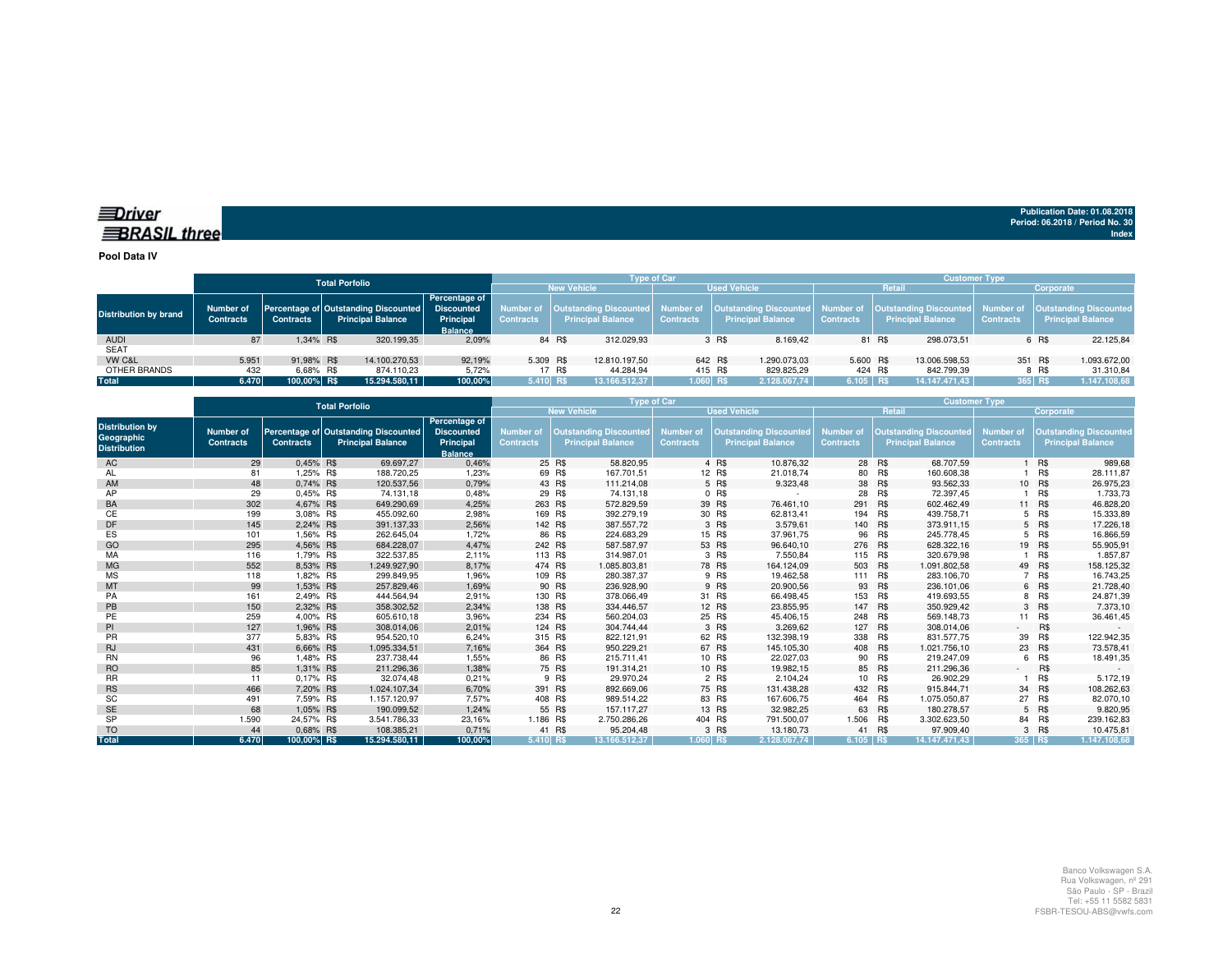| $\equiv$ Driver     |  |  |
|---------------------|--|--|
|                     |  |  |
| <b>BRASIL three</b> |  |  |
|                     |  |  |

**Pool Data V**

|                                         |                     |                                      |                                   | <b>Total Porfolio</b>                                        |                                                                   |                               |                    | <b>Type of Car</b>                                           |                                      |                 |                                                              |                                      |                  | <b>Customer Type</b>                                        |                               |                |                                                                     |
|-----------------------------------------|---------------------|--------------------------------------|-----------------------------------|--------------------------------------------------------------|-------------------------------------------------------------------|-------------------------------|--------------------|--------------------------------------------------------------|--------------------------------------|-----------------|--------------------------------------------------------------|--------------------------------------|------------------|-------------------------------------------------------------|-------------------------------|----------------|---------------------------------------------------------------------|
|                                         |                     |                                      |                                   |                                                              |                                                                   |                               | <b>New Vehicle</b> |                                                              |                                      |                 | <b>Used Vehicle</b>                                          |                                      |                  | Retail                                                      |                               | Corporate      |                                                                     |
| <b>Distribution by Brand</b><br>& Model | <b>Model</b>        | <b>Number of</b><br><b>Contracts</b> | Percentage of<br><b>Contracts</b> | Outstanding<br><b>Discounted Principal</b><br><b>Balance</b> | Percentage of<br><b>Discounted</b><br>Principal<br><b>Balance</b> | Number of<br><b>Contracts</b> |                    | Outstanding<br><b>Discounted Principal</b><br><b>Balance</b> | <b>Number of</b><br><b>Contracts</b> |                 | Outstanding<br><b>Discounted Principal</b><br><b>Balance</b> | <b>Number of</b><br><b>Contracts</b> |                  | Outstanding<br><b>Discounted Principa</b><br><b>Balance</b> | Number of<br><b>Contracts</b> |                | <b>Outstanding</b><br><b>Discounted Principal</b><br><b>Balance</b> |
| <b>VW</b>                               | <b>AMAROK</b>       | 50                                   | 0,77% R\$                         | 314.657,03                                                   | 2,06%                                                             | 42 R\$                        |                    | 272.756,04                                                   |                                      | 8 R\$           | 41.900,99                                                    |                                      | 35 R\$           | 196.439,02                                                  |                               | 15 R\$         | 118.218,01                                                          |
|                                         | <b>BORA</b>         |                                      | 0,02% R\$                         | 1.605,12                                                     | 0,01%                                                             |                               | 0 R\$              | $\sim$                                                       |                                      | 1 R\$           | 1.605,12                                                     |                                      | 1 R\$            | 1.605,12                                                    |                               | 0 R\$          |                                                                     |
|                                         | <b>CROSSFOX</b>     | 71                                   | 1,10% R\$                         | 201.966,03                                                   | 1,32%                                                             | 47 R\$                        |                    | 148.938,33                                                   |                                      | 24 R\$          | 53.027,70                                                    |                                      | 69 R\$           | 194.972,02                                                  |                               | 2 R\$          | 6.994,01                                                            |
|                                         | <b>FOX</b>          | 1.386                                | 21,42% R\$                        | 3.015.863,29                                                 | 19,72%                                                            | 1.263 R\$                     |                    | 2.752.283,83                                                 |                                      | 123 R\$         | 263.579,46                                                   | 1.344 R\$                            |                  | 2.897.779,15                                                |                               | 42 R\$         | 118.084,14                                                          |
|                                         | <b>BEETLE</b>       | $\Omega$                             | 0.00% R\$                         | $\sim$                                                       | 0,00%                                                             |                               | 0 R\$              | $\sim$                                                       |                                      | 0 R\$           | $\sim$                                                       |                                      | 0 R\$            | $\sim$                                                      |                               | 0 R\$          |                                                                     |
|                                         | GOL<br><b>GOLF</b>  | 2.392<br>52                          | 36,97% R\$                        | 5.332.667,96                                                 | 34,87%                                                            | 2.148 R\$                     |                    | 4.892.628,17                                                 |                                      | 244 R\$         | 440.039,79                                                   | 2.294 R\$                            |                  | 5.059.703,89                                                |                               | 98 R\$         | 272.964,07                                                          |
|                                         | <b>JETTA</b>        | 44                                   | 0,80% R\$                         | 230.038,41                                                   | 1,50%<br>1.07%                                                    | 36 R\$<br>36 R\$              |                    | 191.531,40<br>142.751,07                                     |                                      | 16 R\$          | 38.507,01                                                    |                                      | 49 R\$<br>44 R\$ | 216.871,42                                                  |                               | 3 R\$          | 13.166,99                                                           |
|                                         | <b>KOMBI</b>        | 12                                   | 0.68% R\$<br>0,19% R\$            | 163.696,08<br>24.329,06                                      | 0,16%                                                             |                               | 2 R\$              | 9.432,21                                                     |                                      | 8 R\$<br>10 R\$ | 20.945,01<br>14.896,85                                       |                                      | 11 R\$           | 163.696,08<br>21.165,58                                     |                               | 0 R\$<br>1 R\$ | 3.163,48                                                            |
|                                         | NEW BEETLE          |                                      | 0,02% R\$                         | 1.899,85                                                     | 0,01%                                                             |                               | 0 R\$              |                                                              |                                      | 1 R\$           | 1.899,85                                                     |                                      | 1 R\$            | 1.899,85                                                    |                               | $0$ R\$        |                                                                     |
|                                         | <b>PARATI</b>       | 5                                    | 0.08% R\$                         | 7.499,27                                                     | 0,05%                                                             |                               | 0 R\$              |                                                              |                                      | 5 R\$           | 7.499,27                                                     |                                      | 5 R\$            | 7.499,27                                                    |                               | 0 R\$          |                                                                     |
|                                         | <b>PASSAT</b>       | $^{\circ}$                           | 0.00% R\$                         | $\sim$                                                       | 0,00%                                                             |                               | 0 R\$              |                                                              |                                      | 0 R\$           |                                                              |                                      | 0 R\$            |                                                             |                               | 0 R\$          |                                                                     |
|                                         | <b>POLO</b>         | 30                                   | 0.46% R\$                         | 75.005,20                                                    | 0,49%                                                             | 12 R\$                        |                    | 40.520,60                                                    |                                      | 18 R\$          | 34.484,60                                                    |                                      | 28 R\$           | 65.134,82                                                   |                               | 2 R\$          | 9.870,38                                                            |
|                                         | POLO SEDAN          | 29                                   | 0.45% R\$                         | 107.935,35                                                   | 0,71%                                                             | 14 R\$                        |                    | 70.629,47                                                    |                                      | 15 R\$          | 37.305,88                                                    |                                      | 27 R\$           | 98.106,96                                                   |                               | 2 R\$          | 9.828,39                                                            |
|                                         | <b>SANTANA</b>      | $\mathbf{0}$                         | 0,00% R\$                         | $\sim$                                                       | 0,00%                                                             |                               | 0 R\$              |                                                              |                                      | 0 R\$           |                                                              |                                      | 0 R\$            | $\overline{\phantom{a}}$                                    |                               | 0 R\$          |                                                                     |
|                                         | SAVEIRO             | 456                                  | 7,05% R\$                         | 1.395.380,84                                                 | 9,12%                                                             | 410 R\$                       |                    | 1.303.067,14                                                 |                                      | 46 R\$          | 92.313,70                                                    | 377 R\$                              |                  | 1.131.421,65                                                |                               | 79 R\$         | 263.959,19                                                          |
|                                         |                     |                                      |                                   |                                                              |                                                                   |                               |                    |                                                              |                                      |                 |                                                              |                                      |                  |                                                             |                               |                |                                                                     |
|                                         | <b>SPACECROSS</b>   | 15                                   | 0.23% R\$                         | 40.809.97                                                    | 0,27%                                                             | 12 R\$                        |                    | 34.228,20                                                    |                                      | 3 R\$           | 6.581,77                                                     |                                      | 14 R\$           | 36.732,89                                                   |                               | 1 R\$          | 4.077,08                                                            |
|                                         | <b>SPACEFOX</b>     | 102                                  | 1,58% R\$                         | 256.854,36                                                   | 1,68%                                                             | 69 R\$                        |                    | 187.802,44                                                   |                                      | 33 R\$          | 69.051,92                                                    |                                      | 95 R\$           | 241.447,97                                                  |                               | 7 R\$          | 15.406,39                                                           |
|                                         | <b>TIGUAN</b>       | $\overline{2}$                       | 0.03% R\$                         | 10.602,90                                                    | 0,07%                                                             |                               | 0 R\$              |                                                              |                                      | 2 R\$           | 10.602,90                                                    |                                      | 2 R\$            | 10.602,90                                                   |                               | $0$ R\$        |                                                                     |
|                                         | <b>TOUAREG</b>      | $\Omega$                             | 0,00% R\$                         | $\sim$                                                       | 0,00%                                                             |                               | 0 R\$              |                                                              |                                      | 0 R\$           |                                                              |                                      | 0 R\$            |                                                             |                               | 0 R\$          |                                                                     |
|                                         | <b>UP</b>           | 610                                  | 9,43% R\$                         | 1.231.953,33                                                 | 8,05%                                                             | 602 R\$                       |                    | 1.210.185,78                                                 |                                      | 8 R\$           | 21.767,55                                                    | 562 R\$                              |                  | 1.112.607,46                                                |                               | 48 R\$         | 119.345,87                                                          |
|                                         | VOYAGE              | 691                                  | 10,68% R\$                        | 1.685.209,35                                                 | 11,02%                                                            | 616 R\$                       |                    | 1.553.442,82                                                 |                                      | 75 R\$          | 131.766,53                                                   | 640 R\$                              |                  | 1.546.615,35                                                |                               | 51 R\$         | 138.594,00                                                          |
|                                         | OTHER VW            | $\overline{2}$                       | 0,03% R\$                         | 2.297,13                                                     | 0,02%                                                             |                               | 0 R\$              |                                                              |                                      | 2 R\$           | 2.297,13                                                     |                                      | 2 R\$            | 2.297,13                                                    |                               | 0 R\$          |                                                                     |
| <b>Sub-Total VW</b>                     |                     | 5.951                                | 91,98% R\$                        | 14.100.270,53                                                | 92,19%                                                            | 5.309 R\$                     |                    | 12.810.197.50                                                |                                      | 642 R\$         | 1.290.073.03                                                 | 5.600 R\$                            |                  | 13.006.598.53                                               | 351 R\$                       |                | 1.093.672,00                                                        |
| Audi                                    | A1                  | $^{\circ}$                           | 0.00% R\$                         | $\sim$                                                       | 0,00%                                                             |                               | 0 R\$              |                                                              |                                      | 0 R\$           |                                                              |                                      | 0 R\$            | $\sim$                                                      |                               | 0 R\$          |                                                                     |
|                                         | A <sub>3</sub>      | 65                                   | 1,00% R\$                         | 199.415,68                                                   | 1,30%                                                             | 63 R\$                        |                    | 195.937,93                                                   |                                      | 2 R\$           | 3.477,75                                                     |                                      | 60 R\$           | 184.027,90                                                  |                               | 5 R\$          | 15.387,78                                                           |
|                                         | A4                  | $\overline{2}$                       | 0.03% R\$                         | 14.014,89                                                    | 0,09%                                                             |                               | 1 R\$              | 9.323,22                                                     |                                      | 1 R\$           | 4.691,67                                                     |                                      | 2 R\$            | 14.014,89                                                   |                               | 0 R\$          |                                                                     |
|                                         | A <sub>5</sub>      |                                      | 0.02% R\$                         | 8.136,36                                                     | 0.05%                                                             |                               | 1 R\$              | 8.136,36                                                     |                                      | 0 R\$           |                                                              |                                      | 1 R\$            | 8.136,36                                                    |                               | 0 R\$          |                                                                     |
|                                         | A7                  | $\Omega$                             | 0,00% R\$                         | $\sim$                                                       | 0,00%                                                             |                               | 0 R\$              |                                                              |                                      | 0 R\$           |                                                              |                                      | 0 R\$            |                                                             |                               | $0$ R\$        |                                                                     |
|                                         | Q3                  | 19                                   | 0.29% R\$                         | 98.632,42                                                    | 0,64%                                                             |                               | 19 R\$             | 98.632,42                                                    |                                      | 0 R\$           |                                                              |                                      | 18 R\$           | 91.894,36                                                   |                               | 1 R\$          | 6.738,06                                                            |
|                                         | Q <sub>5</sub>      | $\Omega$                             | 0.00% R\$                         | $\sim$                                                       | 0,00%                                                             |                               | 0 R\$              |                                                              |                                      | 0 R\$           |                                                              |                                      | 0 R\$            |                                                             |                               | 0 R\$          |                                                                     |
|                                         | Q7                  | $\Omega$                             | 0.00% R\$                         | $\sim$                                                       | 0.00%                                                             |                               | 0 R\$              |                                                              |                                      | 0 R\$           |                                                              |                                      | 0 R\$            |                                                             |                               | 0 R\$          |                                                                     |
|                                         | S <sub>3</sub>      | $\Omega$                             | 0.00% R\$                         | $\sim$                                                       | 0,00%                                                             |                               | 0 R\$              |                                                              |                                      | 0 R\$           |                                                              |                                      | 0 R\$            |                                                             |                               | 0 R\$          |                                                                     |
|                                         | <b>TT</b>           | $\Omega$                             | 0.00% R\$                         | $\sim$                                                       | 0,00%                                                             |                               | 0 R\$              |                                                              |                                      | 0 R\$           |                                                              |                                      | 0 R\$            |                                                             |                               | 0 R\$          |                                                                     |
| <b>Sub-Total Audi</b>                   |                     | 87                                   | 1,34% R\$                         | 320.199,35                                                   | 2,09%                                                             | 84 R\$                        |                    | 312.029.93                                                   |                                      | $3$ R\$         | 8.169,42                                                     |                                      | 81 R\$           | 298.073,51                                                  |                               | 6 R\$          | 22.125,84                                                           |
| <b>OTHER BRANDS</b>                     | <b>OTHER BRANDS</b> | 432                                  | 6,68% R\$                         | 874.110,23                                                   | 5,72%                                                             | 17 R\$                        |                    | 44.284,94                                                    |                                      | 415 R\$         | 829.825,29                                                   | 424 R\$                              |                  | 842.799,39                                                  |                               | 8 R\$          | 31.310,84                                                           |
| <b>Sub-Total Other Brands</b>           |                     | 432                                  | 6,68% R\$                         | 874.110,23                                                   | 5,72%                                                             | 17 R\$                        |                    | 44.284.94                                                    |                                      | 415 R\$         | 829.825.29                                                   | 424 RS                               |                  | 842.799.39                                                  |                               | 8 R\$          | 31.310.84                                                           |
| <b>Total</b>                            |                     | 6.470                                | 100,00% R\$                       | 15.294.580,11                                                | 100,00%                                                           | 5.410 R\$                     |                    | 13.166.512.37                                                | 1.060 R\$                            |                 | 2.128.067.74                                                 | 6.105 R\$                            |                  | 14.147.471,43                                               | 365 R\$                       |                | 1.147.108,68                                                        |

**Publication Date: 01.08.2018 Period: 06.2018 / Period No. 30**

**Index**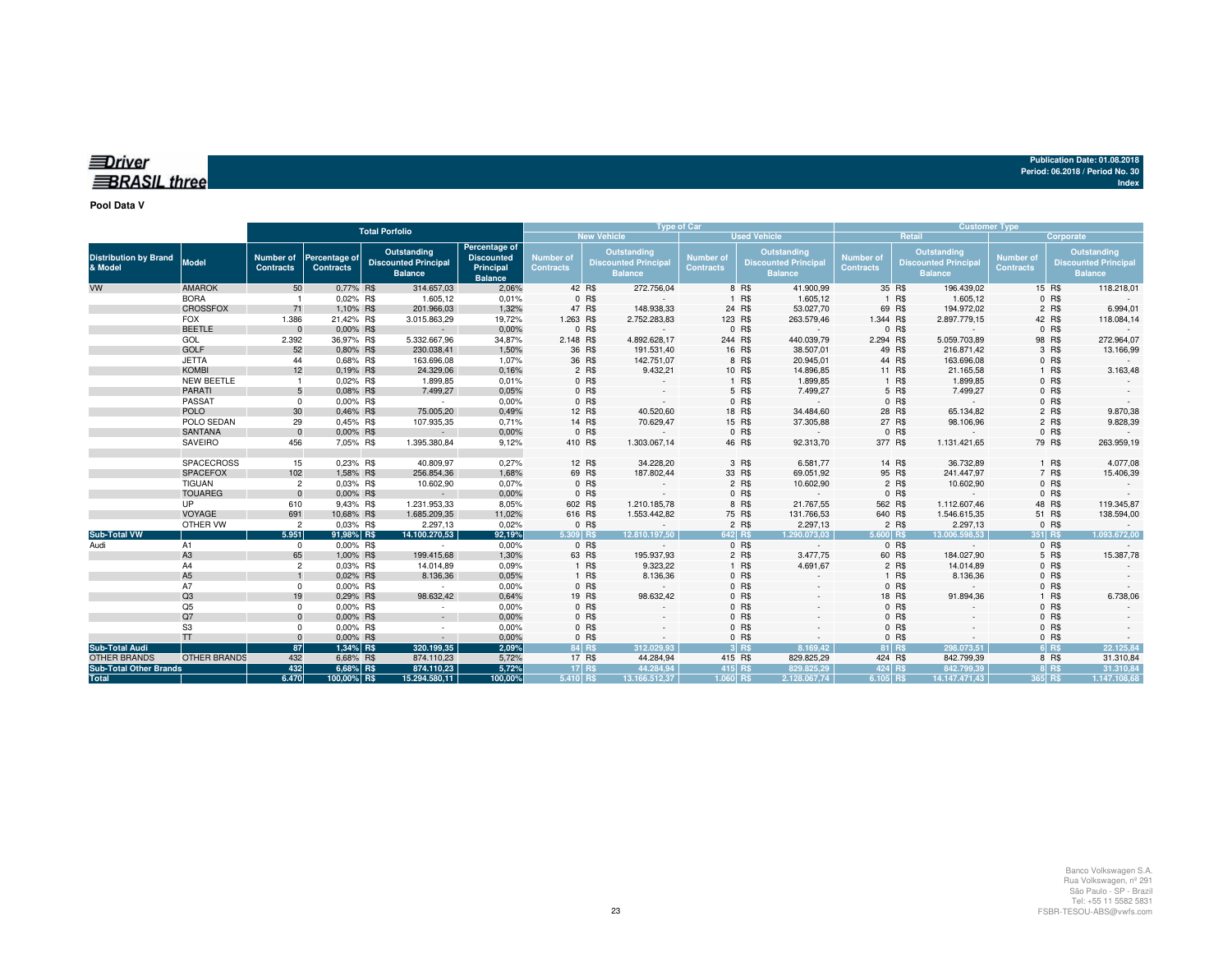# **EDriver BRASIL three**

**Publication Date: 01.08.2018 Period: 06.2018 / Period No. 30Index**

**Pool Data IV**

|                            | <b>Total Porfolio</b>                |                  |  |                                                                  |                                                                          |  |  |  |  |
|----------------------------|--------------------------------------|------------------|--|------------------------------------------------------------------|--------------------------------------------------------------------------|--|--|--|--|
| <b>EA189 Engine status</b> | <b>Number of</b><br><b>Contracts</b> | <b>Contracts</b> |  | Percentage of Outstanding Discounted<br><b>Principal Balance</b> | Percentage of<br><b>Discounted</b><br><b>Principal</b><br><b>Balance</b> |  |  |  |  |
| EA189 Engine               | 15                                   | 0,23% R\$        |  | 172.322,94                                                       | 1,13%                                                                    |  |  |  |  |
| Other                      | 6.455                                | 99,77% R\$       |  | 15.122.257,17                                                    | 98,87%                                                                   |  |  |  |  |
| <b>Total</b>               | 6.470                                | 100,00% R\$      |  | 15.294.580,11                                                    | 100,00%                                                                  |  |  |  |  |